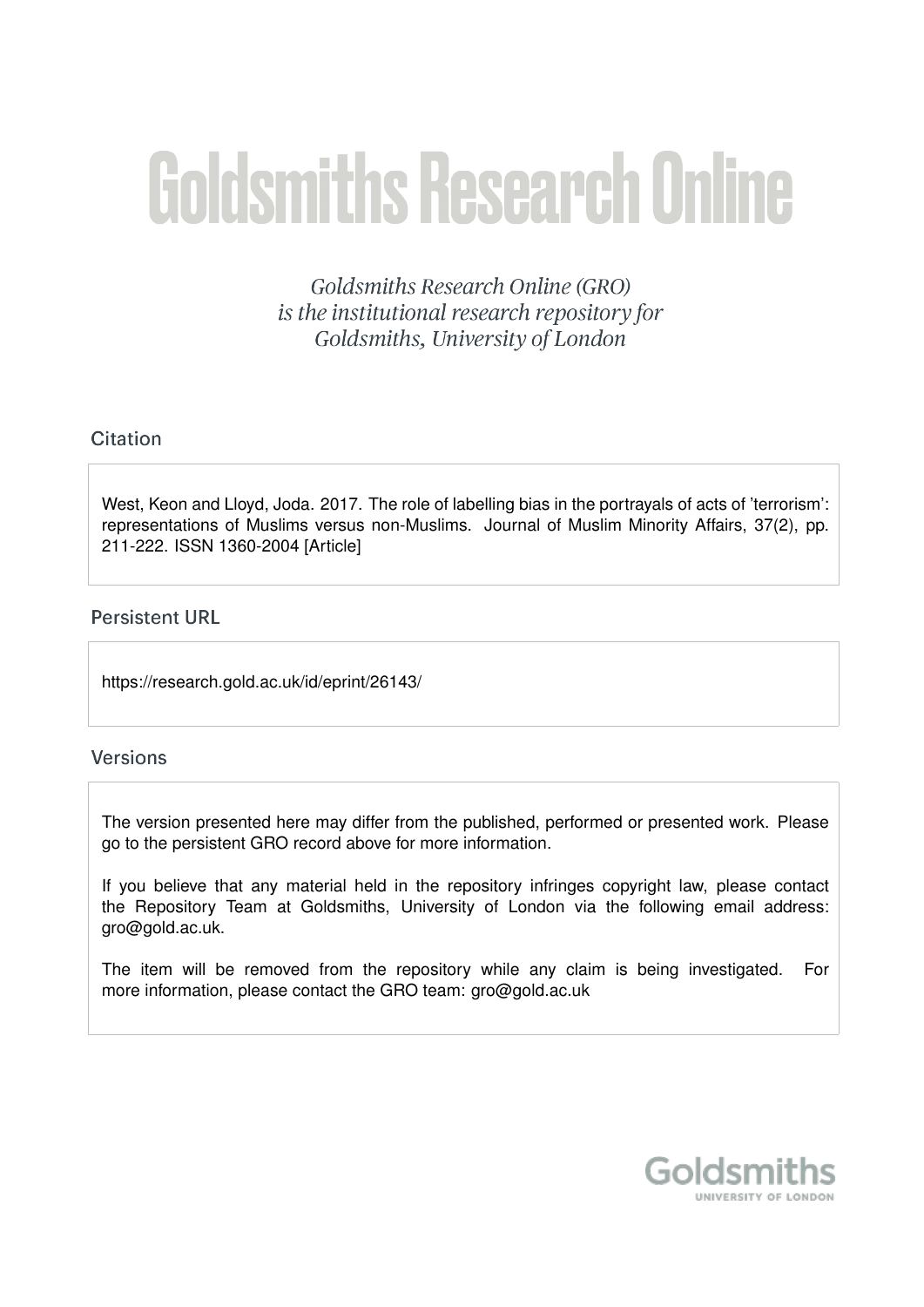The role of labelling bias in the portrayals of acts of 'terrorism': representations of Muslims versus non-Muslims.

Keon West<sup>a</sup>

Joda Lloyd<sup>b</sup>

<sup>a</sup> Department of Psychology, Goldsmiths, University of London, London, UK

b Institute of Management Studies, Goldsmiths, University of London, London, UK

Please direct all correspondence to Dr Keon West, Department of Psychology, Goldsmiths, University of London, London, UK, SE14 6NW; keon.west@gold.ac.uk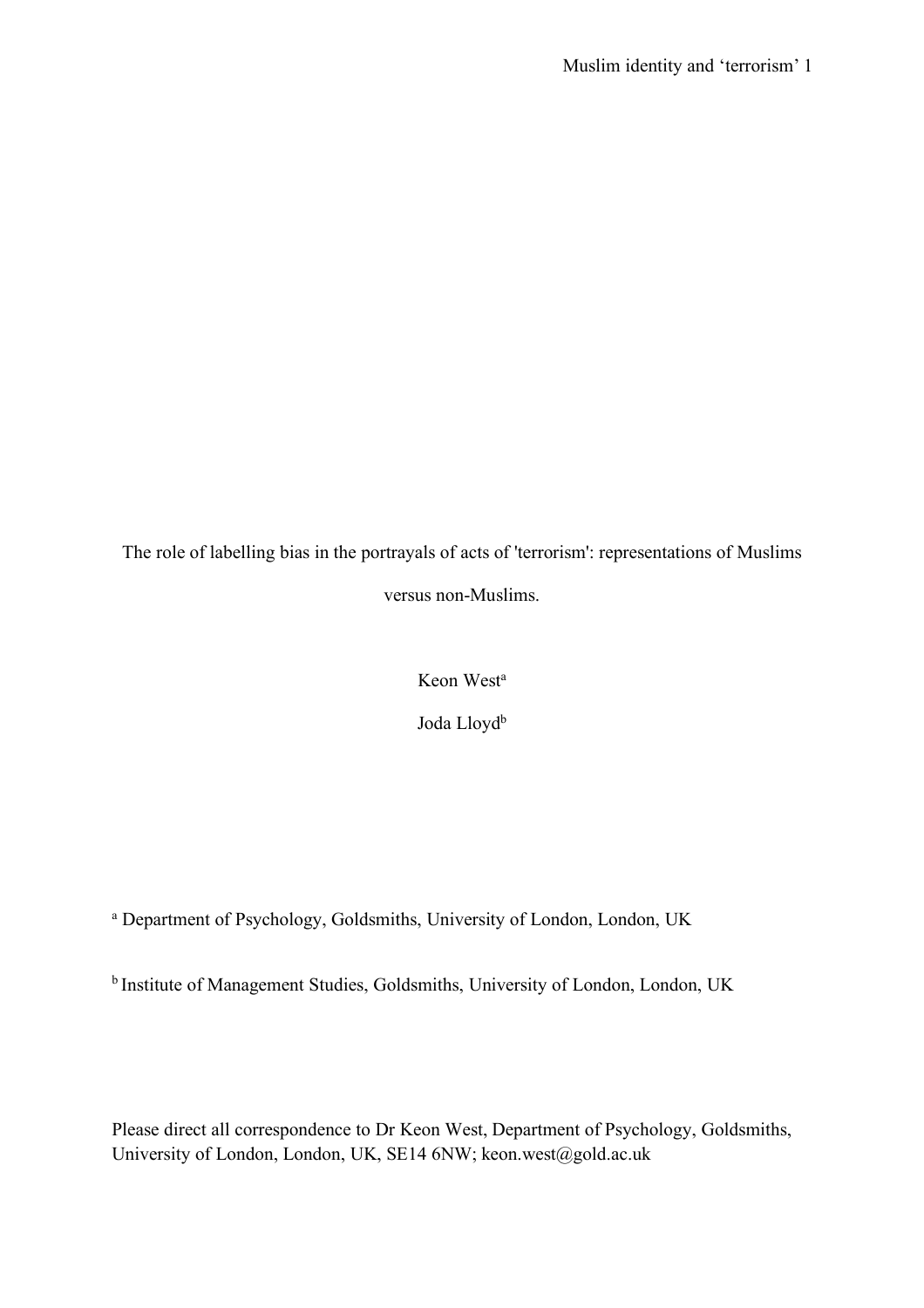#### **Abstract**

Several high-profile negative events involving Muslim perpetrators have recently been covered by the media. We investigated whether the same negative actions are more likely to be labeled 'terrorism' when they are committed by Muslims than when they are committed by White non-Muslims. In Experiment 1 ( $n = 60$ ), using a real article about a Muslim perpetrator and a modified version about a non-Muslim perpetrator, we found that participants were more likely to identify a crime as terrorism when it was perpetrated by a Muslim. The label 'terrorism' also mediated the effect of Muslim identity on negative judgments of the behavior. In Experiment 2 ( $n = 60$ ) we replicated the results of Experiment 1 and clarified that the effects persisted when we used a real article about a non-Muslim perpetrator and a modified version about a Muslim perpetrator. We discuss implications for cross-group communication and representations of Muslims in the media.

Word count: 5084

Keywords: Discrimination; Identity; Intergroup Perception; Stereotypes; Violence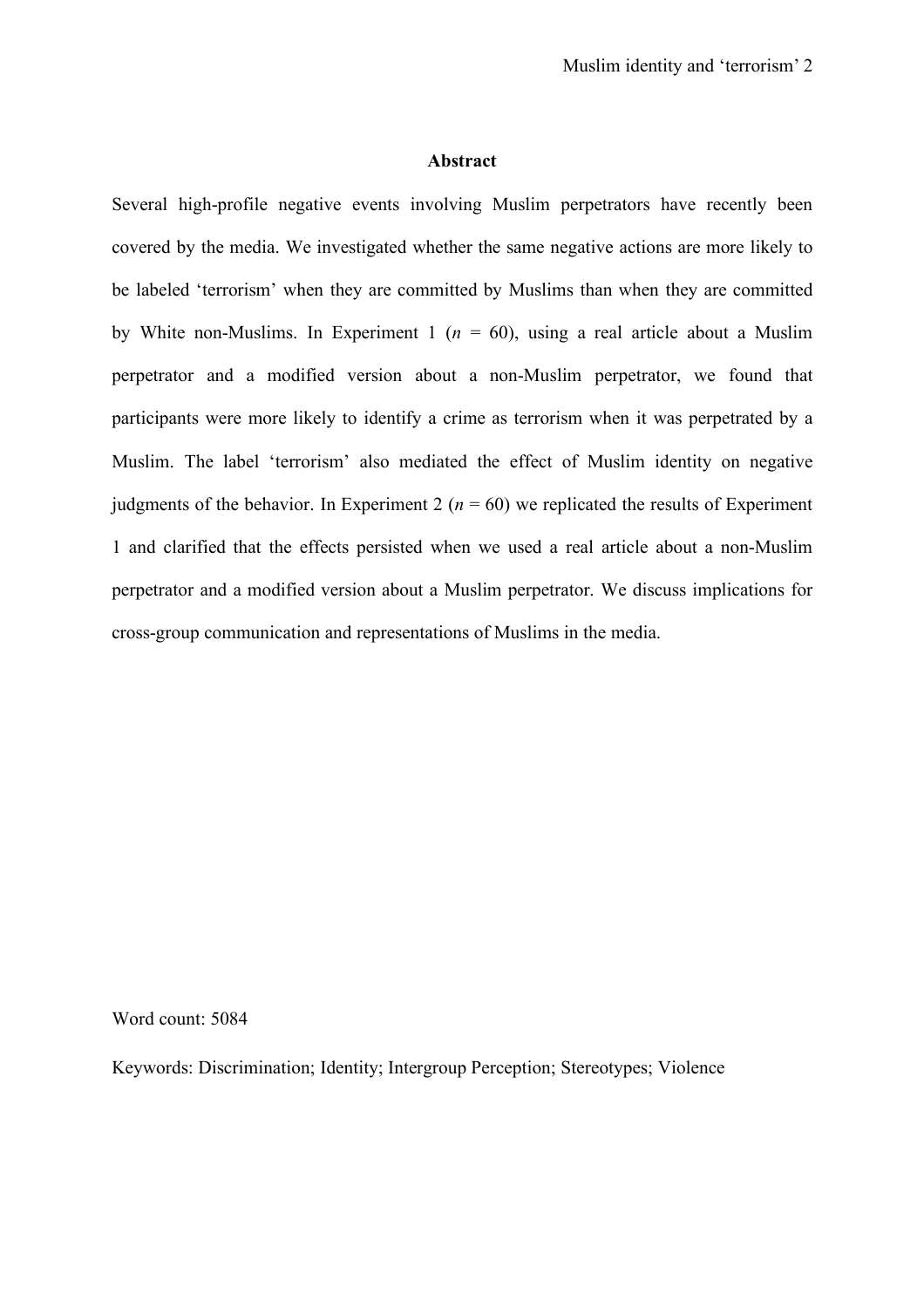#### **Introduction**

Recently, several stories in the news media have drawn a connection between Muslims and terrorism<sup>1-4</sup>. This negative media attention is associated with a variety of adverse outcomes including increased prejudice against Muslims in general<sup>5,6</sup>. However, another concern is the potential identity-based bias in the usage of the label 'terrorism'. Specifically, some argue that Muslim perpetrators are more likely to be labeled terrorists than White, non-Muslim perpetrators, even if their behaviors are not meaningfully different<sup>7,8</sup>. In two experiments this research investigates this potential labeling bias and compares two possible explanations for its occurrence.

#### **Muslims and Mass Killings in the Media**

Several recent, high-profile mass killing events involving Muslims as perpetrators have received considerable attention in the Western media. This includes, but is not limited to, a 17-hour hostage situation in Sydney, Australia in which 2 hostages died<sup>1</sup>, the killing of 12 Charlie Hedbo employees in Paris in January, 20152, the killing of a further 130 people in central Paris and near the Stade de France in November, 2015<sup>4</sup>, the killing of 147 people at a University in Garissa, Kenya in April 2015<sup>9</sup>, and the continued dangerous and destructive rise of the so called 'Islamic State' in Palmyra, Syria<sup>3</sup>.

 These media portrayals have the potential to increase prejudice against Muslims as a group, despite Muslims' extremely limited involvement in and support for mass killings 5,6,10. For example, one study found that a mere 12 minutes of exposure to terrorism-themed news sufficed to increase prejudice against Arabs in general<sup>11</sup>. Beyond these negative effects, however, some have argued that reports about mass killings are themselves biased: specifically that the label 'terrorism' is more readily applied to killings perpetrated by Muslims than those perpetrated by non-Muslims.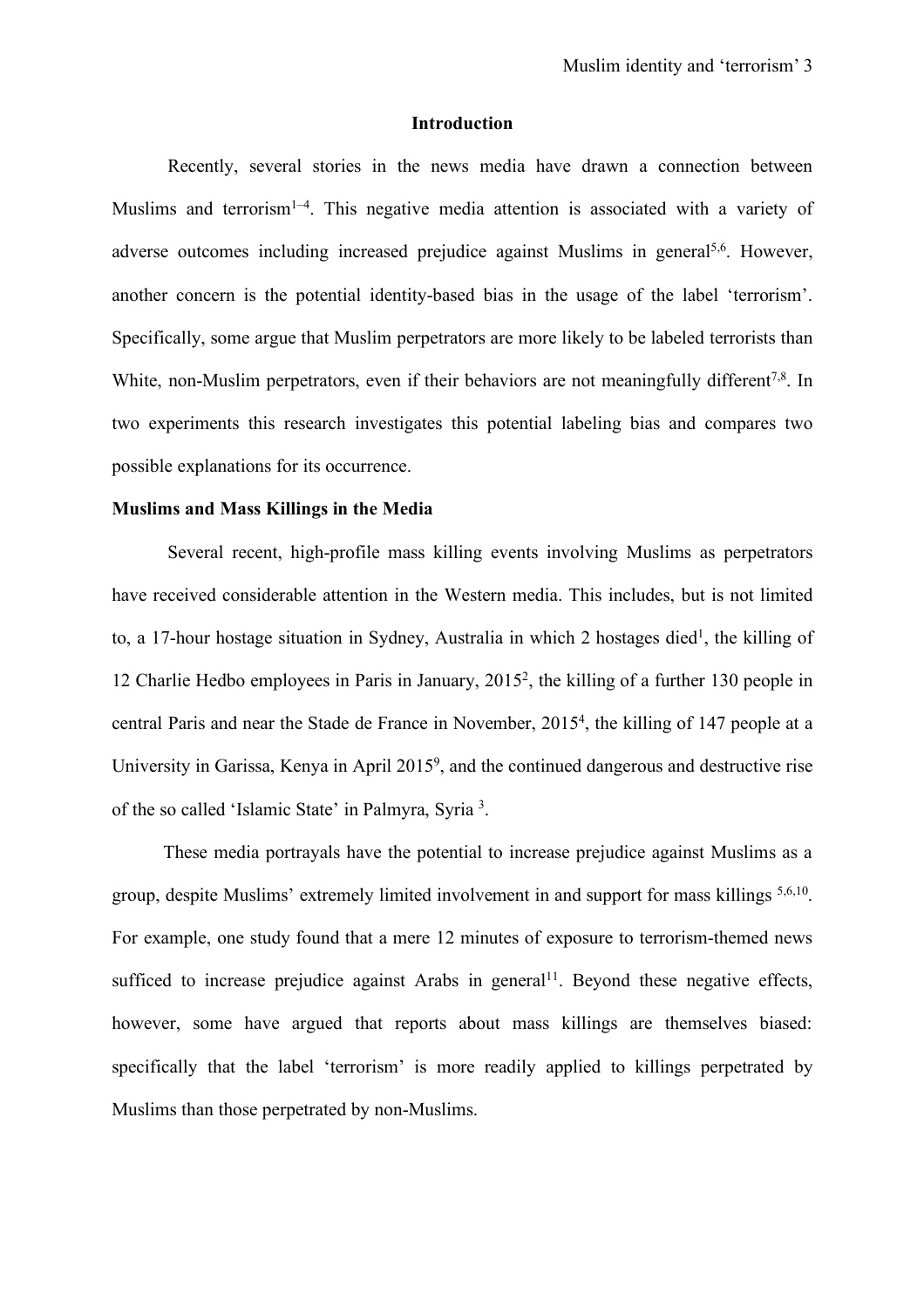Terrorism is difficult to define; Schmid and Jongman list 109 distinct definitions of terrorism12. However, most of these definitions offer 4 identifying features: the use of force or violence; targeting non-combatants; attempts to influence an audience beyond or larger than the victims themselves; and using violence as a means to an end. In the United States a large and growing number of mass shootings occur each year. As of October  $1<sup>st</sup>$ , 2015, there had been 294 mass shootings in that year alone, several of which fit all 4 criteria<sup>13</sup>. However, when these acts are carried out by White non-Muslims, they tend not to be referred to as terrorism.

A recent, noteworthy example is that of Robert Lewis Dear, a White, conservative Christian who attacked a Planned Parenthood, killing 3 people and injuring 9 others, for apparently political reasons (i.e., an opposition to abortions). Former governor Michael Huckabee labeled the incident an act of domestic terrorism, but Senator and potential 2016 presidential candidate Rafeel Edward "Ted" Cruz did not, explicitly stating a belief that Christians do not commit acts of terrorism7 . An article in the Huffington post makes this accusation of bias in labeling explicit<sup>8</sup>: "Why isn't "terrorism" applied? Because the killer is a White Christian. Only Brown Muslims can be terrorists."

# **Terrorists because they are Bad or Bad because they are Terrorists?**

This current research investigated whether this double-standard in labeling occurs, as well as two possible explanations for it. According to Social Identity Theory, we have social, group-based identities as well as personal, individual identities, and we are motivated to see our own groups in a positive light<sup> $14$ </sup>. Consequently, we tend to judge members of our own groups more positively than members of other groups. For example, one experiment found that White mock jurors judged Black defendants as guiltier, more violent and more aggressive than White defendants 15. Similar experiments have also found that White Dutch children judged the same behavior more negatively if it was perpetrated by a Turkish-Dutch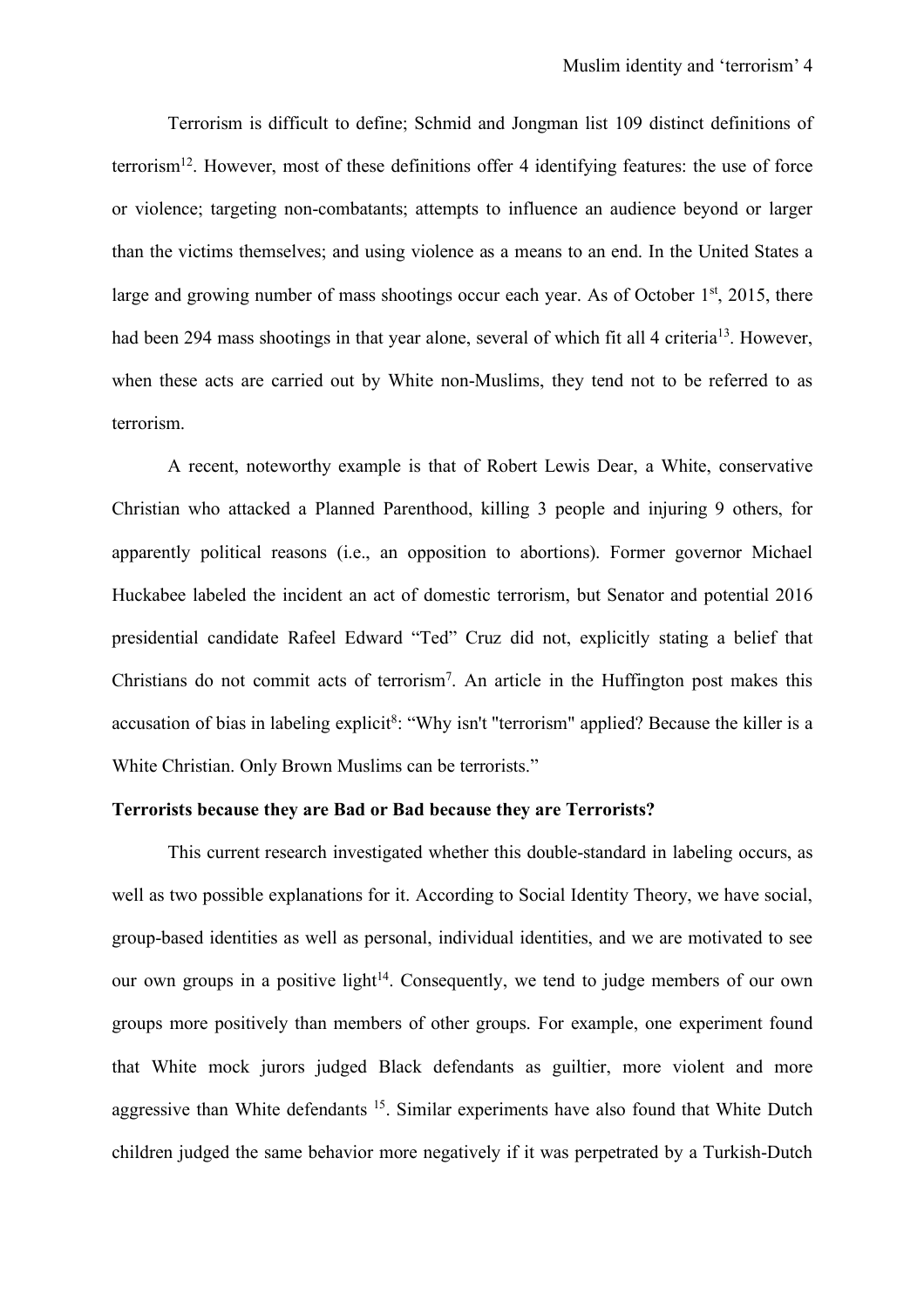child than if it was perpetrated by a White Dutch child<sup>16</sup>, and that participants ascribed more negative motives to politicians' behaviors if these politicians did not agree with the participants' own political views 17. Particularly relevant to this research, a cross-sectional study found that both Palestinian and Jewish Israelis were less likely to judge their ingroup's behavior as terrorism, and more likely to judge the others' behavior as terrorism 18. If the bias in the use of the terrorism label is primarily based on social identity concerns, a more negative judgment of Muslims' behaviors should drive the use of the terrorism label.

However, it is possible that the process is driven more by stereotype activation rather than social identity processes. If one is aware of the stereotypes of a particular group, the mere presence of members of that group, or of characteristics attributed to the group, may activate related stereotypes in a way that need not be conscious or deliberate 19. For example, a recent experiment found that participants showed higher anti-Arab attitudes after playing a terrorism themed game, despite the fact that there were no Arab characters in the video game itself 20. If the bias in the use of the terrorism label is primarily based on social stereotype activation, the use of the terrorism label should precede, and may lead to, a more negative judgment of Muslims' behaviors.

Though prior research has investigated other forms of bias in labeling and judgments of behaviors, no empirical research to date has investigated whether the same actions are more likely to be labeled as terrorism if they are perpetrated by Muslims, nor investigated (i.e., compared) the two proposed explanations for this effect. We fill this gap in the literature in two studies described below.

#### **Current Research and Hypotheses**

We expected that attacks carried out by Muslims (rather than by White non-Muslims) would be more likely to be labeled 'terrorism' and that this effect was due to the activation of the terrorist label rather than the increased negative judgments of the behaviors. Specifically,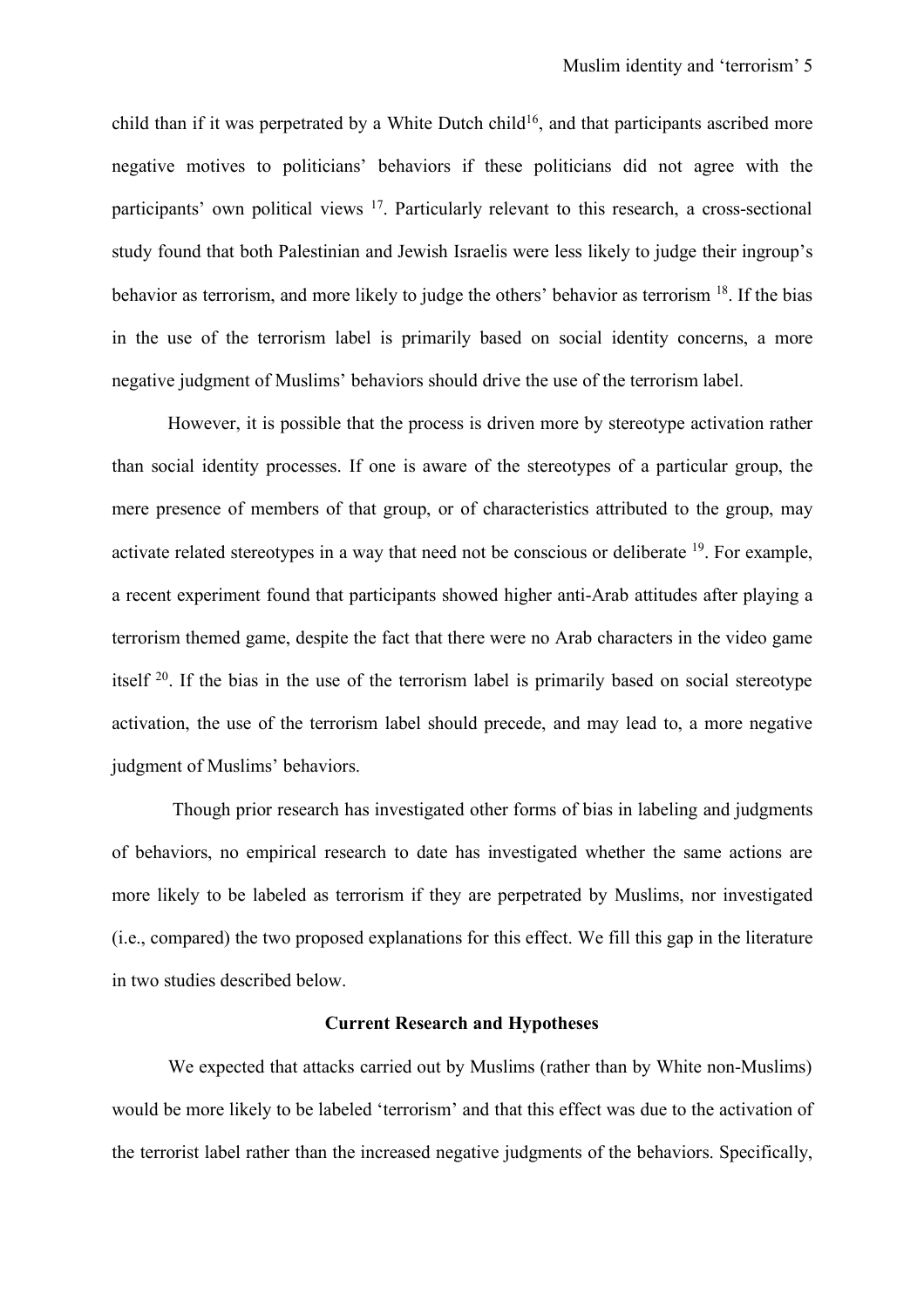in two experiments all participants read about the same attack, but half the participants were told that the perpetrator was Muslim while the other half were told that the perpetrator was a White non-Muslim. Despite the fact that the behaviors were same, we hypothesized that participants would judge the Muslim's behaviors more negatively and that this effect would be mediated by an increased tendency to label the behaviors 'terrorism'.

#### **Experiment 1**

#### **Method**

 **Participants and design.** Sixty White, non-Muslim, British people (i.e., a nonstudent sample) living in London (29 males, 31 females, mean age = 22.47, *SD* = 3.49) were randomly assigned to read either (1) a newspaper article about a terrorist attack perpetrated by a Muslim (Muslim perpetrator condition), or (2) to read an almost identical article about a terrorist attack perpetrated by a White non-Muslim (non-Muslim perpetrator condition). This sample size was based on prior research that used a similar paradigm to investigate anti-Black prejudice15. All participants then indicated the extent to which they considered the perpetrator's behavior to be terrorism and reported their judgments of the perpetrators' behavior. After completing these measures, all participants were thanked and debriefed.

**Materials and Procedure**. We used a real newspaper article<sup>21</sup> as the stimulus. This 349-word article described a plot by a Muslim-American soldier, Jason Abdo, to use an explosive to kill other American soldiers. Participants in the *Muslim perpetrator* condition were given this article unedited. Participants in the *White non-Muslim perpetrator* condition were given an edited version of this article that was exactly the same, except that the necessary information was altered to change the perpetrator from a Muslim to a White non-Muslim. For example, the name "Naser Jason Abdo" was changed to "James Douglas Ross" and his religion was changed from "Muslim" to "Christian". Otherwise the article and the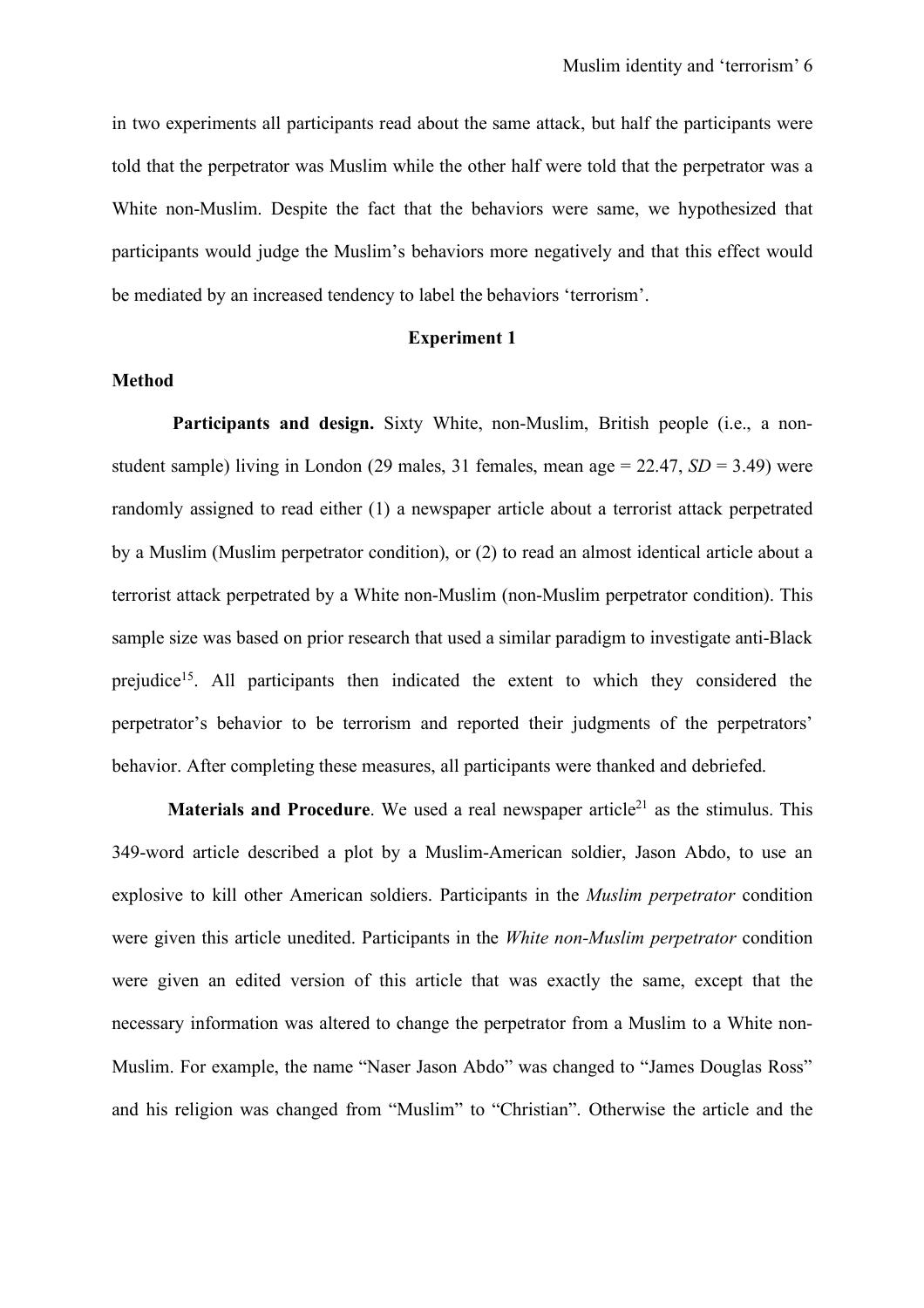actions described in it were exactly the same. All participants were given 5 minutes to read the stimulus material before completing the dependent measures.

To indicate whether they perceived the perpetrator's behaviors to be terrorism, participants responded on a 7-point Likert scale *(1 = Not at all, 7 = Very much)* to the single item: "Do you consider the behaviors described in this article to be terrorism?" To report their (negative) judgments of the behaviors described in the articles participants indicated their agreement on 7-point Likert scales *(1= Strongly disagree, 7 = Strongly agree)* with the following three statements ( $\alpha$  = .64): "I see the behaviors described in the article as negative behavior", "The behaviors in the article could be justified" (reversed), "The behaviors described in the article could have reasonable explanations" (reversed). Though scale reliability did not quite reach recommended cut-off values (i.e.,  $\alpha = .70$ ), all items loaded well onto a single factor (.67 <  $\lambda$  < .85) and item deletion did not improve scale reliability, so all three items were retained. To control for possible order effects the order in which participants completed the dependent measures was randomized. Correlations between variables were not high enough to suggest multi-collinearity  $(.16 \le r \le .58)$ , thus all variables were used as described. While completing these measures participants were not aware that there were multiple conditions, nor were they aware that this experiment aimed to compare responses to Muslim and White non-Muslim perpetrators. Only after completing the questionnaires were participants were debriefed in full.

#### **Results and Discussion**

Male and female participants were not unevenly distributed across conditions (Fisher's Exact Test,  $p = .61$ ), nor was there a significant difference in age between the Muslim and White non-Muslim conditions;  $M = 23.27$  vs.  $M = 21.68$ ,  $t(58) = 1.81$ ,  $p = .08$ . We therefore did not include either age or gender as predictors in the subsequent analyses.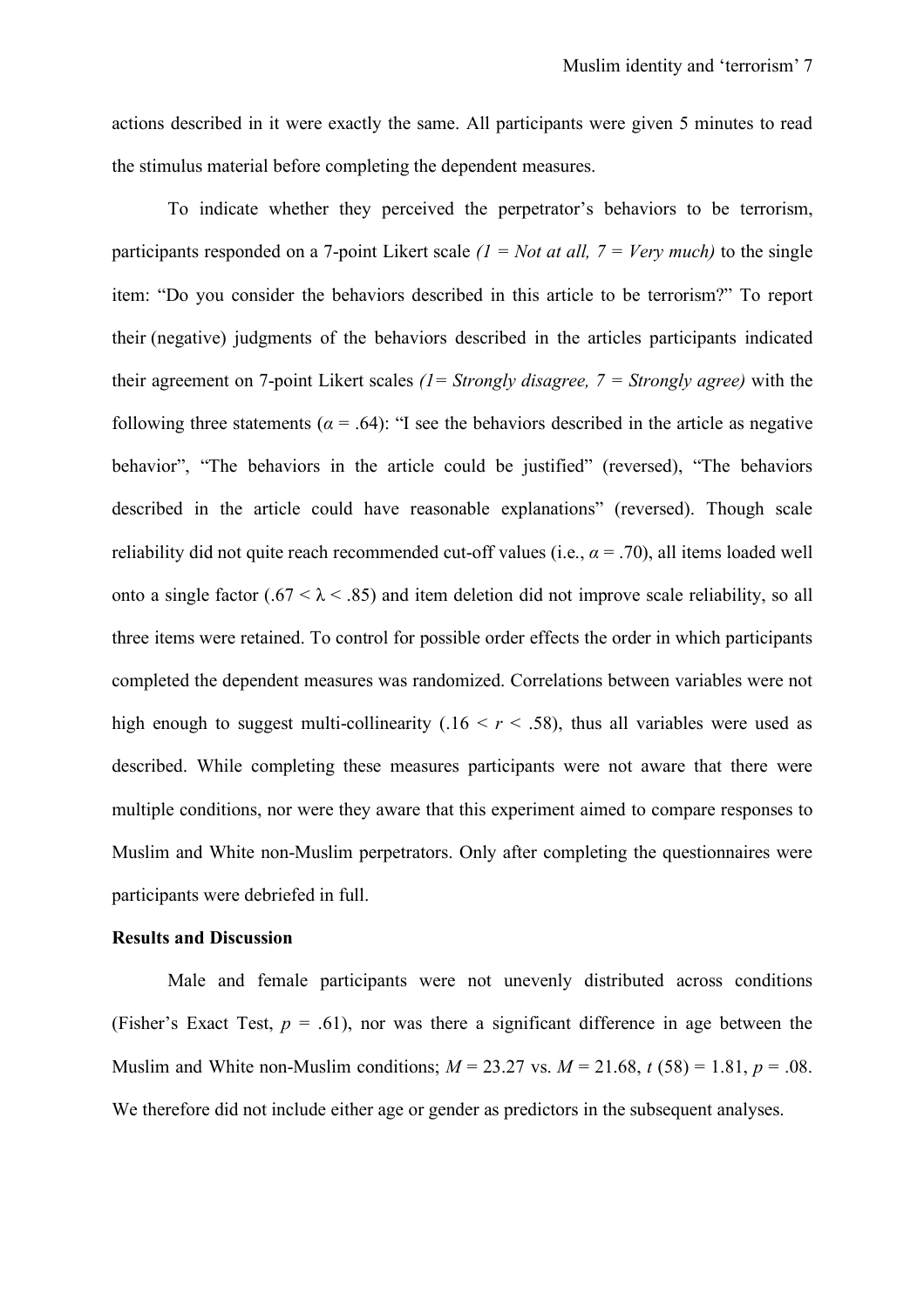**Differences between conditions.** The means and standard deviations of both dependent variables are shown in Table 1; correlations between variables are shown in Table 2. As predicted, though the behaviors were exactly the same, participants were more likely to perceive the behaviors as terrorism if they were carried out by a Muslim perpetrator  $(M =$ 5.87,  $SD = 1.59$ ) than if they were carried out by a White, non-Muslim perpetrator ( $M = 3.80$ ,  $SD = 1.86$ ;  $t(58) = 4.62$ ,  $p < .001$ ,  $d = 1.2$ . However, Muslim identity did not directly lead to a more negative assessment of the perpetrator's behavior;  $(M = 5.24, SD = 1.12 \text{ vs. } M = 4.86,$  $SD = 1.15$ ,  $t(58) = 1.28$ ,  $p = .21$ ,  $d = .34$ .

**Mediation analyses.** We specifically predicted that the perception of the Muslim perpetrator's behavior as terrorism would mediate the relationship between ethnicity and negative judgment (rather than the negative judgments mediating the relationship between ethnicity and perceptions of terrorism). We tested these relationships using PROCESS Macros<sup>22</sup> (model 4 with 95% confidence intervals based on 1000 bias-corrected bootstrap tests; see Figure 1). As expected, we found that (Muslim) perpetrator ethnicity increased perceptions of the behaviors as terrorism ( $b = 1.03$ ,  $p < .001$ ), which in turn predicted negative judgments of the behavior ( $b = .39$ ,  $p < .001$ ). Perpetrator ethnicity did not directly increase negative judgments of behavior ( $b = -0.21$ ,  $p = 0.15$ ). However, perpetrator ethnicity indirectly increased negative judgments indirectly via perceptions of the behavior as terrorism  $(LLCI = .23, ULCI = .64, point estimate = .41)$ .

Furthermore, also as hypothesized, the alternative model was not supported by our data because perpetrator ethnicity did not directly increase negative judgments of the behavior ( $b = .19$ ,  $p = .21$ ). When testing that model, negative judgments of the behavior did predict increased perceptions of the behaviors as terrorism ( $b = .86$ ,  $p < .001$ ), and perpetrator ethnicity also directly increased perceptions of the behaviors as terrorism ( $b = .87$ ,  $p < .001$ ).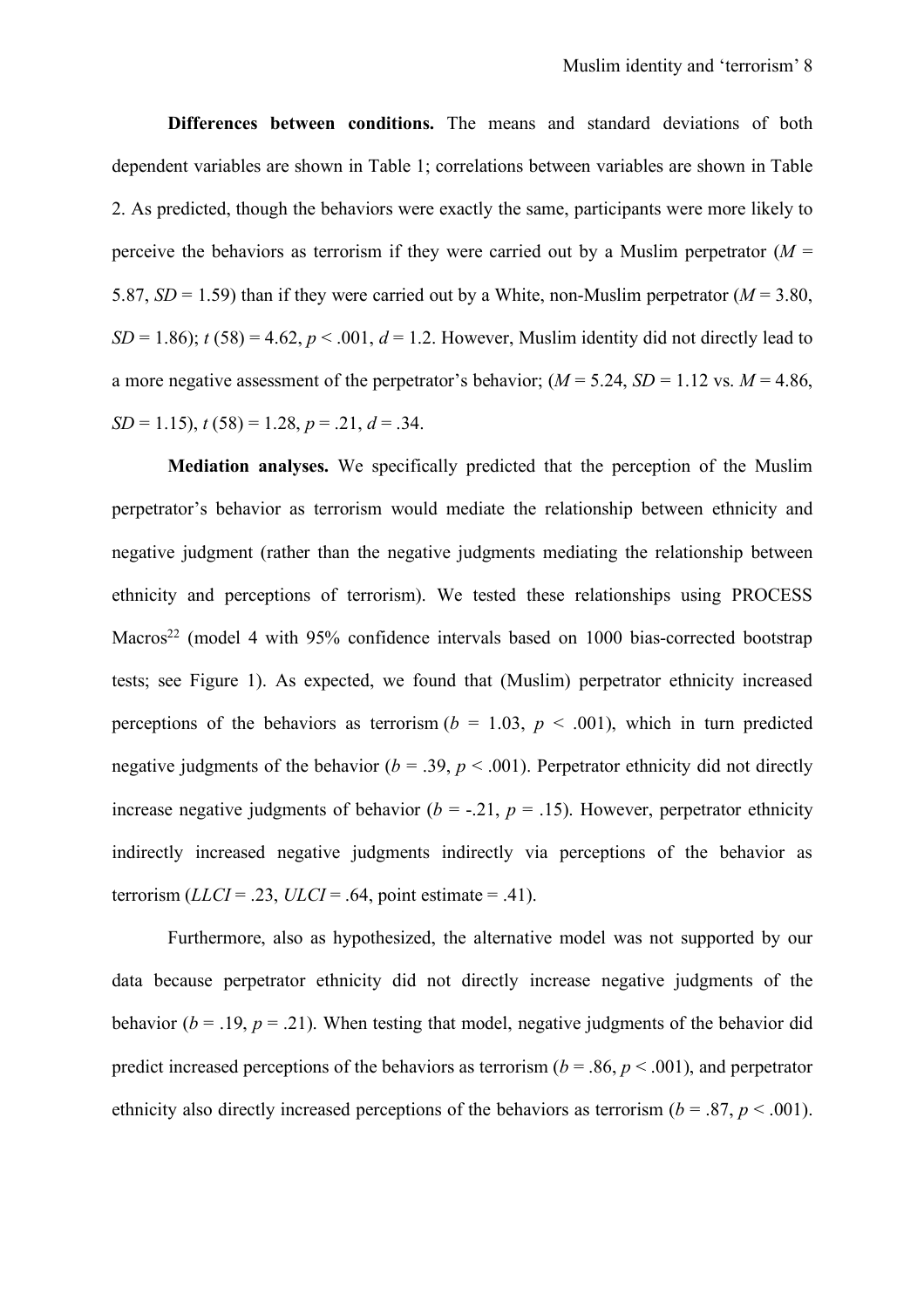However, perpetrator ethnicity did not increase perceptions of terrorism indirectly via negative judgments of behavior  $(LLCI = -0.06, ULCI = 0.45)$ , point estimate = 0.17).

In sum, our results supported our hypotheses. Despite identical behaviors, Muslim perpetrators were more likely to be perceived as terrorists, which led to increased negative judgments of their behaviors. We were also able to rule out the alternative hypothesis, i.e., that Muslim behaviors are judged more harshly which leads to increased perceptions of their behaviors as terrorism.

## **Experiment 2**

In Experiment 2 we sought to rule out the possibility that the effects found in Experiment 1 were due to some unaccounted-for characteristic of the original article (compared to the modified article). In Experiment 1 we took great care to ensure that the 2 articles were identical, except for the information necessary to alter the ethnicity of the perpetrator. Nonetheless, it remains possible that the original article (which was in fact genuine) seemed more realistic or credible to the participants. Alternatively, the original article may have been received differently because participants may have remembered the events to which it referred. To rule out these explanations for our findings, Experiment 2 was a replication of Experiment 1, except that the article containing the White, non-Muslim perpetrator was the original, unedited article, while the article containing the Muslim perpetrator was the modified version of the article.

#### **Method**

**Participants.** As in Experiment 1, sixty White, non-Muslim, British people (i.e., a non-student sample) living in London (20 males, 40 females, mean age  $= 21.20$ ,  $SD = 3.48$ ) were randomly assigned to read a newspaper article about an attack perpetrated by a White non-Muslim, or to read an almost identical article about an attack perpetrated by a Muslim. All participants then indicated the extent to which they considered the perpetrator's behavior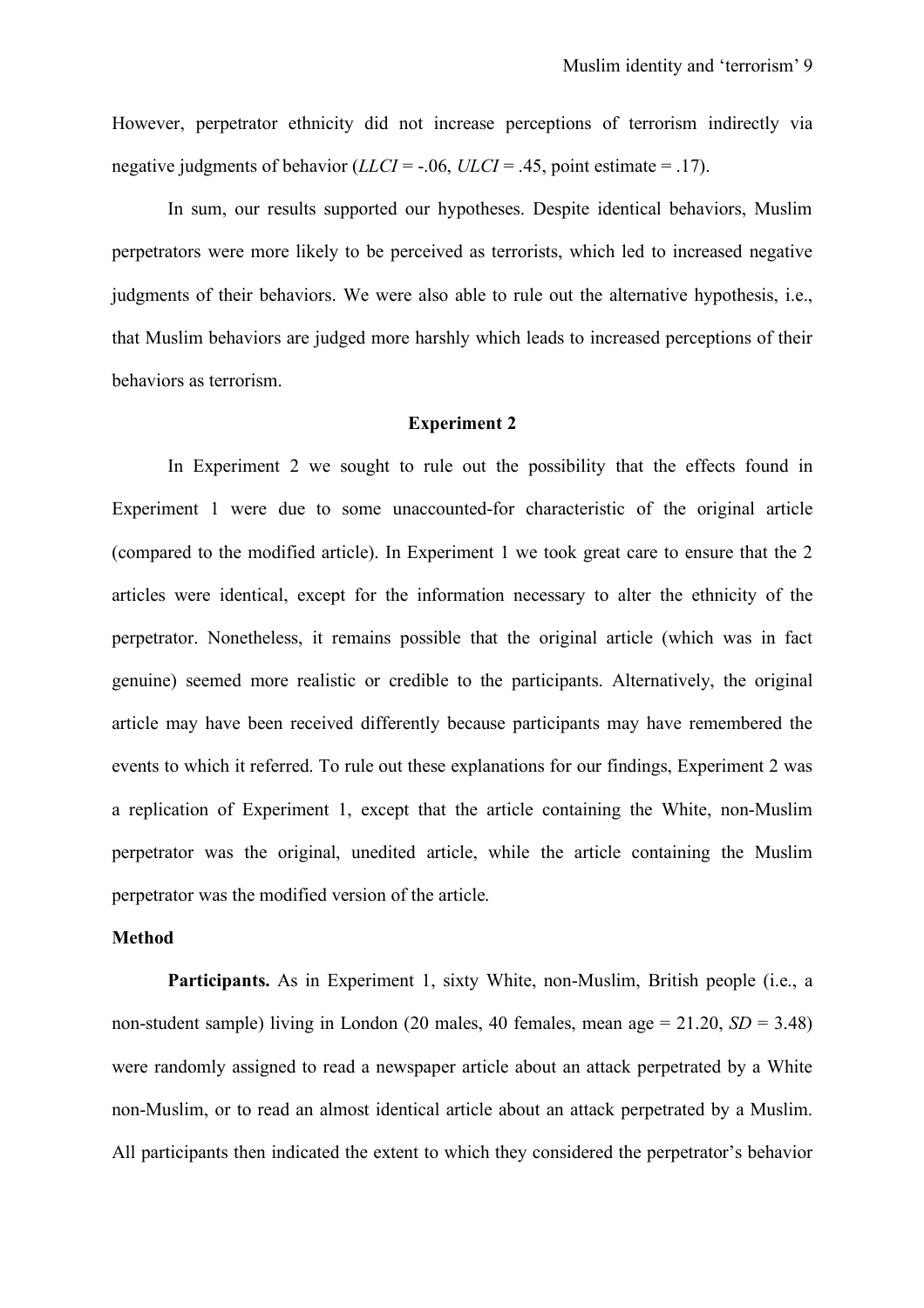to be terrorism and reported their judgments of the perpetrators' behavior. After completing these measures, all participants were thanked and debriefed.

**Materials and procedure.** As in Experiment 1, all participants were given 5 minutes to read the stimulus material. We used a real newspaper article<sup>23</sup>. This 304-word article described the Oslo Bombings and Utoya Attack committed by Anders Breivik: a White, Christian Norwegian. Participants in the *White non-Muslim perpetrator* condition were given this article unedited. Participants in the *Muslim perpetrator* condition were given an edited version of this article that was exactly the same as the original, except that the necessary information had been altered to change the perpetrator from a non-Muslim to a Muslim. For example, the name "Anders Breivik" was changed to "Abu Abbas" and the description "blond, blue-eyed, right-wing Christian" was changed to "brown haired, brown-eyed, rightwing Muslim". Otherwise the article and the actions described in it were exactly the same.

After reading their assigned articles, participants completed the same measures used in Experiment 1: the single-item measure of perceptions of the behavior as terrorism, and the 3-item measure of negative judgment of the perpetrator's behaviors ( $\alpha$  = .78). As in the previous experiment, the order of presentation of the measures was randomized and participants were not aware that there were multiple conditions or that the experiment aimed to compare responses to non-Muslims and responses to Muslims. After completing the questionnaires participants were debriefed in full.

#### **Results and Discussion**

 Male and female participants were not unevenly distributed across conditions (Fisher's Exact Test,  $p = 1.00$ ), nor was there any difference in age between the non-Muslim and Muslim conditions;  $M = 20.70$  vs.  $M = 21.70$ ,  $t(58) = .1.12$ ,  $p = .27$ . We therefore did not include either age or gender as predictors in the analyses that follow.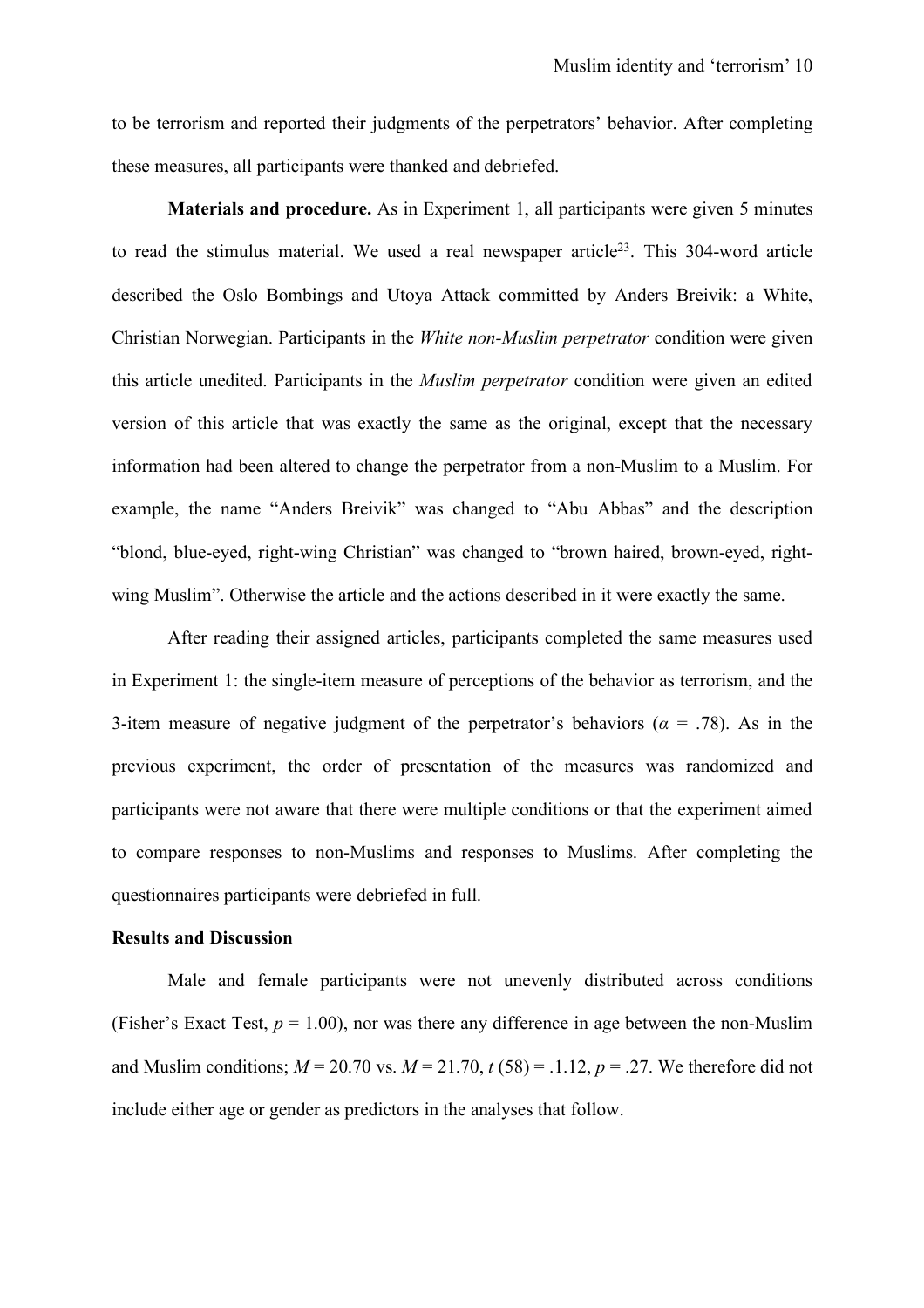**Differences between conditions.** The means and standard deviations of both dependent variables are shown in Table 3 and correlations between variables are shown in Table 4. As predicted, despite the fact that the behaviors were exactly the same, participants were more likely to perceive the behaviors as terrorism if they were carried out by a Muslim perpetrator ( $M = 5.87$ ,  $SD = 1.55$ ) than if they were carried out by a White, non-Muslim perpetrator  $(M = 4.77, SD = 2.22)$ ;  $t(58) = 2.22, p = .030, d = .58$ . In this experiment participants also judged the behaviors more negatively when they were committed by a Muslim perpetrator ( $M = 5.86$ ,  $SD = 1.21$ ) than when they were committed by a White, non-Muslim perpetrator  $(M = 5.03, SD = 1.68)$ ;  $t(58) = 2.17, p = .034, d = .58$ .

 **Mediation analyses.** Again, we specifically predicted that the perception of the Muslim perpetrator's behavior as terrorism would mediate the relationship between ethnicity and negative judgment. We tested these relationships using PROCESS Macros<sup>22</sup> (model 4 with 95% confidence intervals based on 1000 bias-corrected bootstrap tests; see Figure 2). As expected, we found that (Muslim) perpetrator ethnicity increased perceptions of the behaviors as terrorism ( $b = .55$ ,  $p = .03$ ), which in turn predicted negative judgments of the behavior ( $b$  $= .60, p < .0001$ ). When perceptions of the behavior as terrorism was taken into account, perpetrator ethnicity did not directly increase negative judgments of behavior ( $b = .08$ ,  $p =$ .52). However, perpetrator ethnicity did increase negative judgments indirectly via perceptions of the behavior as terrorism (*LLCI* = .04, *ULCI* = .70, point estimate = .33).

In sum, the results of Experiment 2 also supported our hypotheses. Despite identical behaviors, Muslim perpetrators were more likely to be perceived as terrorists, which led to increased negative judgments of their behaviors. When the effect of the label 'terrorism' was taken into account, the perpetrator's Muslim identity only had an indirect effect on perceptions of the negativity of the behaviors.

## **General Discussion**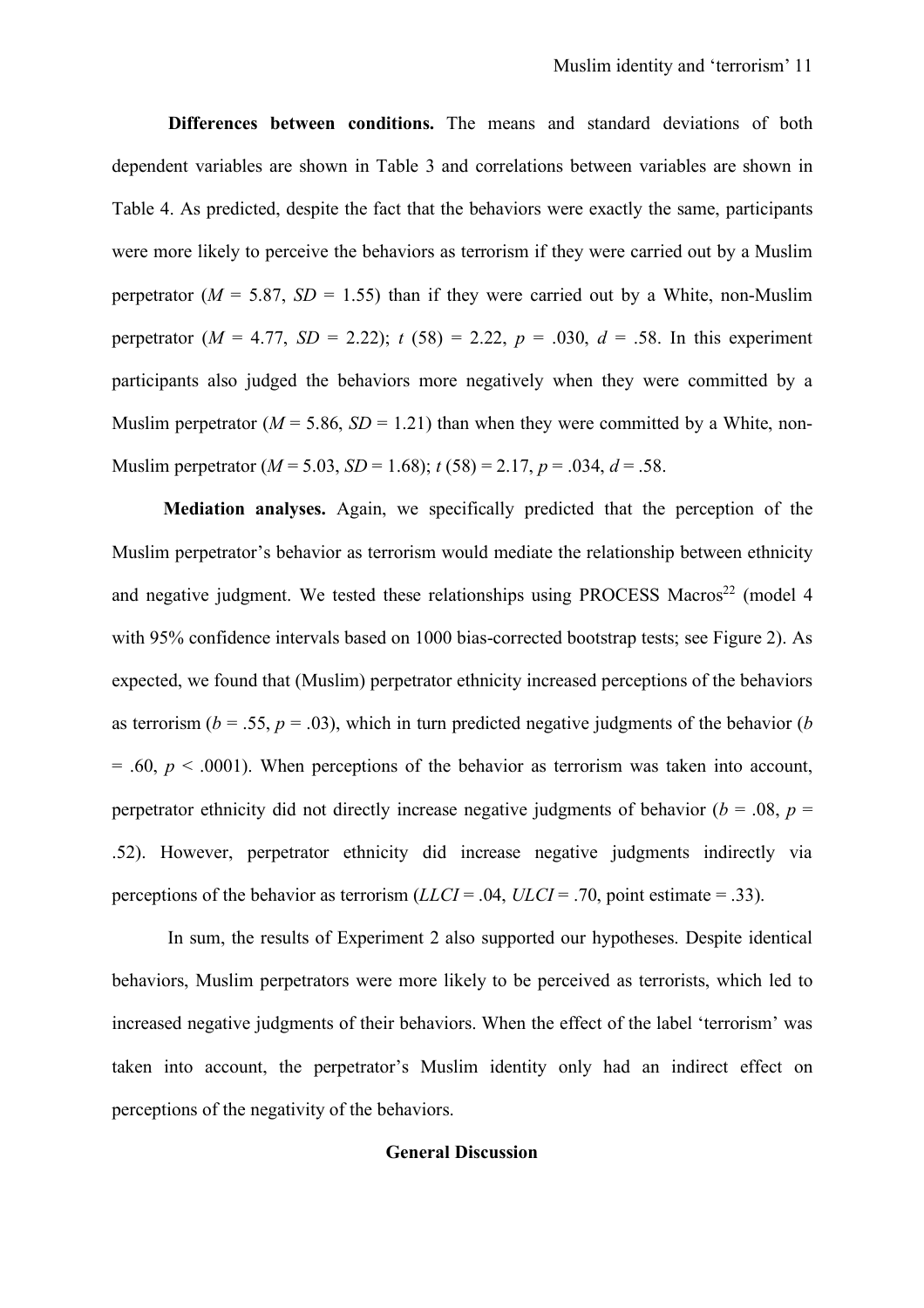In the wake of numerous, unpredictable mass killings, negative emotional reactions are expected. However, it remains important to assess negative behaviors without bias, and to avoid racial, ethnic or religious prejudice in our perceptions of, or responses to, these negative events. In two experiments we found that White, non-Muslim participants perceived the same behaviors more negatively and were more likely to label these behaviors 'terrorism' if they were done by Muslims, rather than by White non-Muslims. We also found that the label, "terrorism", preceded the more negative judgments of the behavior, rather than the reverse. We discuss these findings in relation to study design, limitations, suggestions for future research, and implications for representations of Muslims in the media.

# **Limitations and Possible Future Research**

This current research has a number of noteworthy strengths. As we used a genuinely experimental design, we can make causal conclusions about the relationships between Muslim identity, the use of the "terrorism" label, and negative perceptions of the behavior. Furthermore, we used real newspaper articles in both experiments, increasing the external validity of our findings. Also, much social-psychological research is criticized for the overuse of non-representative student samples  $24,25$ . Through the use of non-student participant samples, we further increased the generalizability of our findings.

Nonetheless, both experiments do have limitations. Self-presentation biases and possible demand characteristics are potential problems for many kinds of social psychological research. However, we took care to hide the true hypotheses of the experiments from the participants; they were unaware of the number and nature of the conditions in each experiment, and had no reason to suspect that comparisons were being made between judgments of Muslims and of non-Muslims. Furthermore, if participants were motivated to present themselves in a positive, egalitarian light, they should have judged the Muslim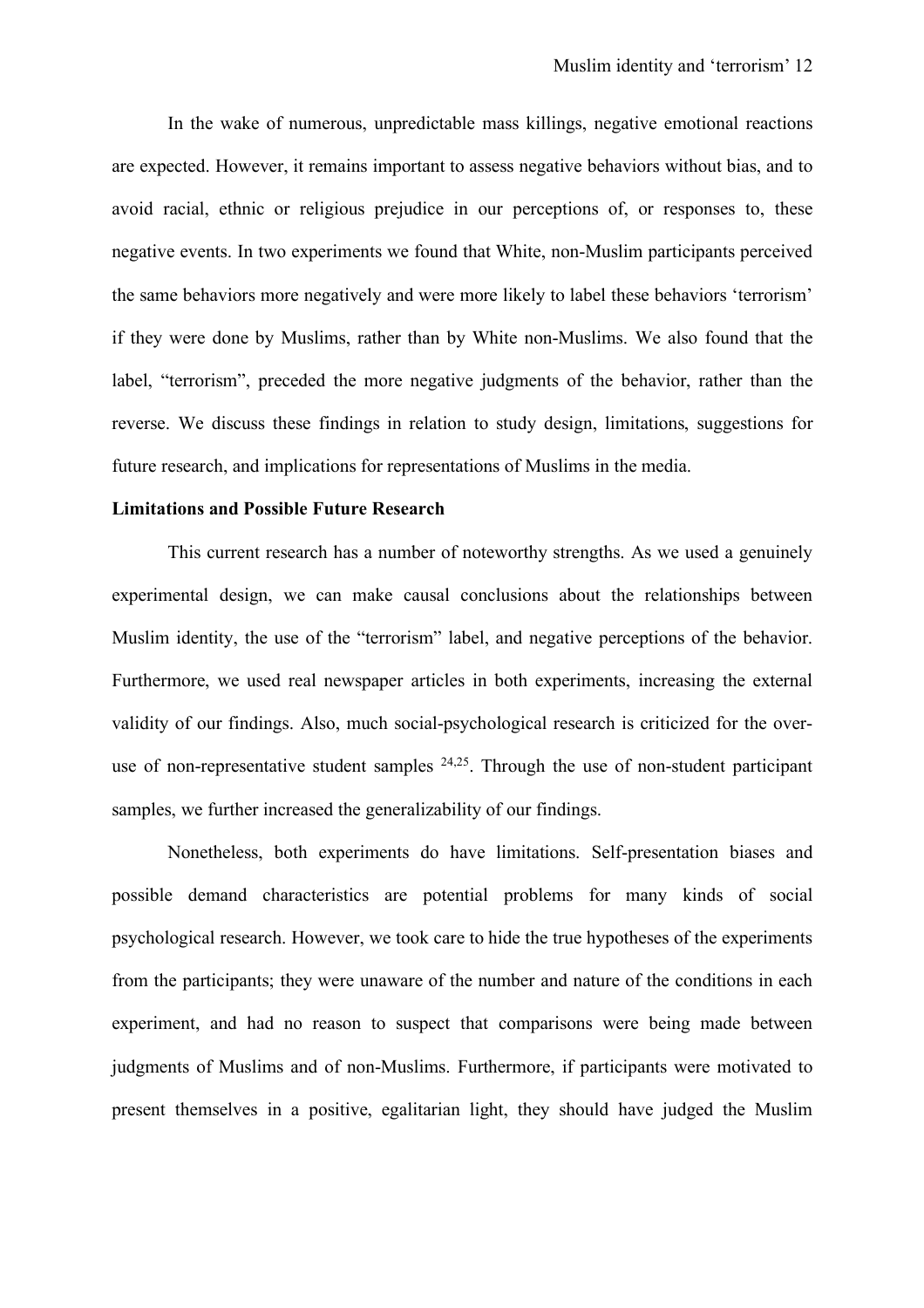perpetrators less negatively. This would make or pattern of results, in which the Muslim perpetrators were judged more negatively, still more significant.

Though we found evidence of bias against Muslims, we acknowledge that our study design may have conflated a number of possible identities. Though we never described any of the Muslim perpetrators racially, the use of names like Abu Abbas and Nasser Abdo may have suggested non-White perpetrators. As such, religious Muslim identity may have been conflated with ethnic identity making it unclear which was primarily responsible for our effects. We do not believe that this limits the practical implications of our findings; the realworld debate about the label of "terrorism" is often concerned with comparisons between perpetrators who are non-White and Muslim and those who are White and non-Muslim. Nonetheless, future research may wish to disentangle the effects of ethnicity and religion. Contrasting the labels applied to, for example, Caucasian Muslims compared to ethnically Middle-Eastern Christians might shed important light on the conditions under which the terrorist stereotype is activated and the strength of the perceived link between ethnic and religious identity.

## **Implications**

The question of bias in the use of the label 'terrorism' has been publicly raised multiple times<sup>7,8</sup>. However, each mass killing event differs in many ways including the perceived motivations behind the attack, the methods used by the perpetrator, and the number of people killed or injured. Hence, without controlled experimentation, it was difficult to determine whether the religious identity of the perpetrator played a role in the use (or avoidance) of the label. By presenting participants with one of two identical stories that differed only in the identity of the perpetrator, these two experiments clearly showed that religious identity does play a significant role; despite identical behaviors, Muslims are more likely to be seen as terrorists and their behaviors are interpreted more negatively.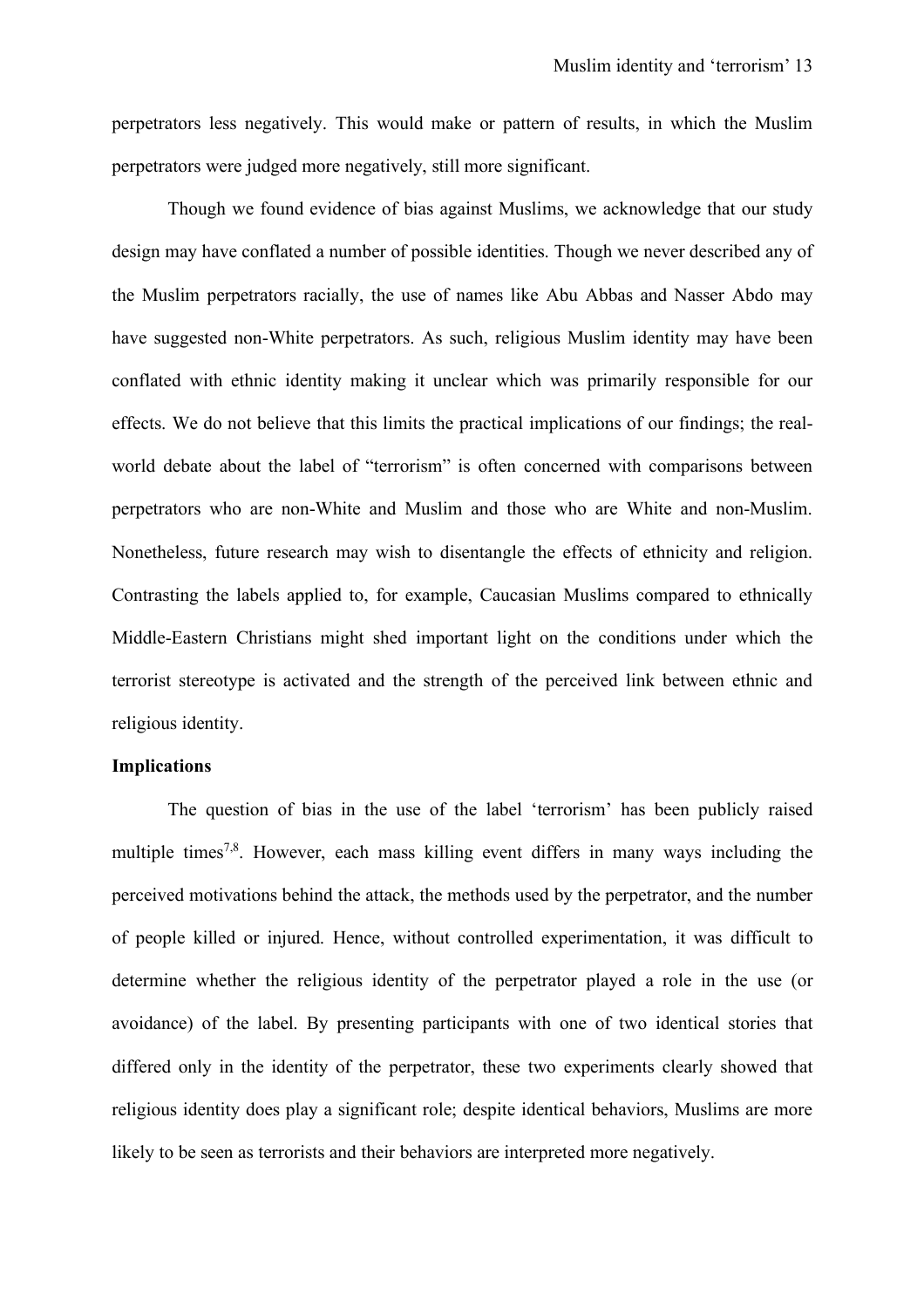We also found that this bias in labeling precedes the more negative judgments of Muslims' behaviors, rather than being a result of it. The explanatory primacy of the label does not detract from the reality of the more negative judgments, which themselves are a form of bias against Muslims. Furthermore, this negativity is compounded with other biases, such as the media's tendency to under-represent minorities in positive roles and to overrepresent minority groups as perpetrators of crimes<sup>26</sup>. Put together, these tendencies encourage a climate in which Muslims are represented in very narrow, largely negative ways, usually with reference to terrorism. Nonetheless, understanding the importance of stereotype activation in this case points to useful interventions that may reduce labeling bias. Certain strategies, such as chronic egalitarian goals  $19$ , and counter-stereotypical imagery  $27$ , have been shown to reduce stereotype activation. Furthermore, if one understands that stereotype activation has occurred, further steps can be taken to prevent that stereotype activation from being translated into action<sup>28</sup>.

## **Conclusions**

It might be difficult to provide a clear-cut or objective solution to the problem of anti-Muslim labeling bias in descriptions of acts of violence. Since the attacks of September 11, 2001 in the United States, and the subsequent Global War on Terror (Sides & Gross, 2013), the term 'terrorism' has become an important part of the international vocabulary used to describe mass killings 7. It might be difficult or impractical to abandon the term entirely. Also, as mentioned before, terrorism is difficult to define consistently, partially due to the political and subjective nature of the term 12. Thus, it might also not be possible to provide unambiguous, unbiased guidelines for the usage of the term. Nonetheless, these current experiments reveal that anti-Muslim prejudice plays an important role in the current choice of vocabulary; the same behaviors are more likely to be called terrorism, and judged more negatively, when perpetrated by Muslims rather than White non-Muslims. Awareness of this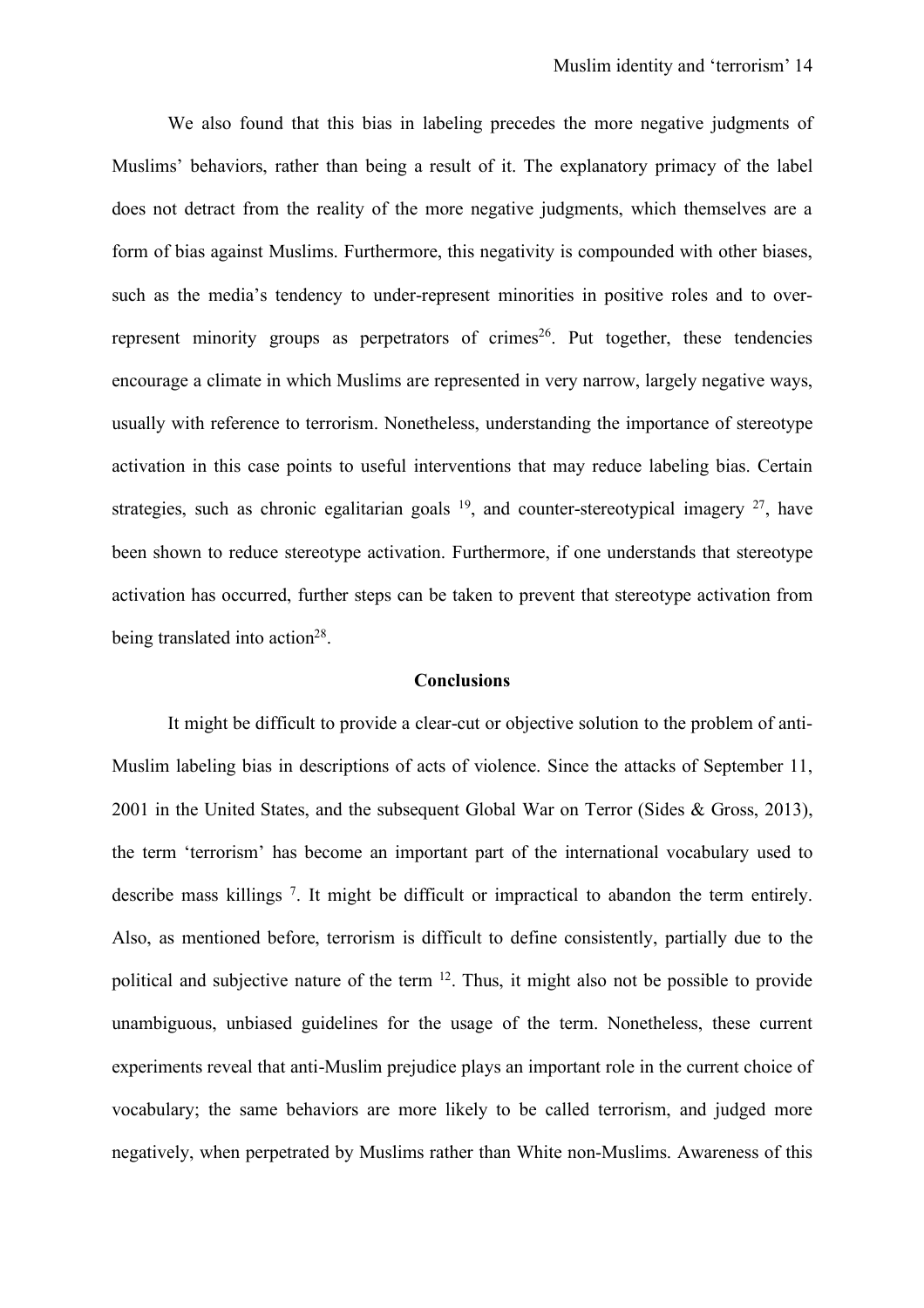bias should encourage a certain amount of caution when using or avoiding the label "terrorism".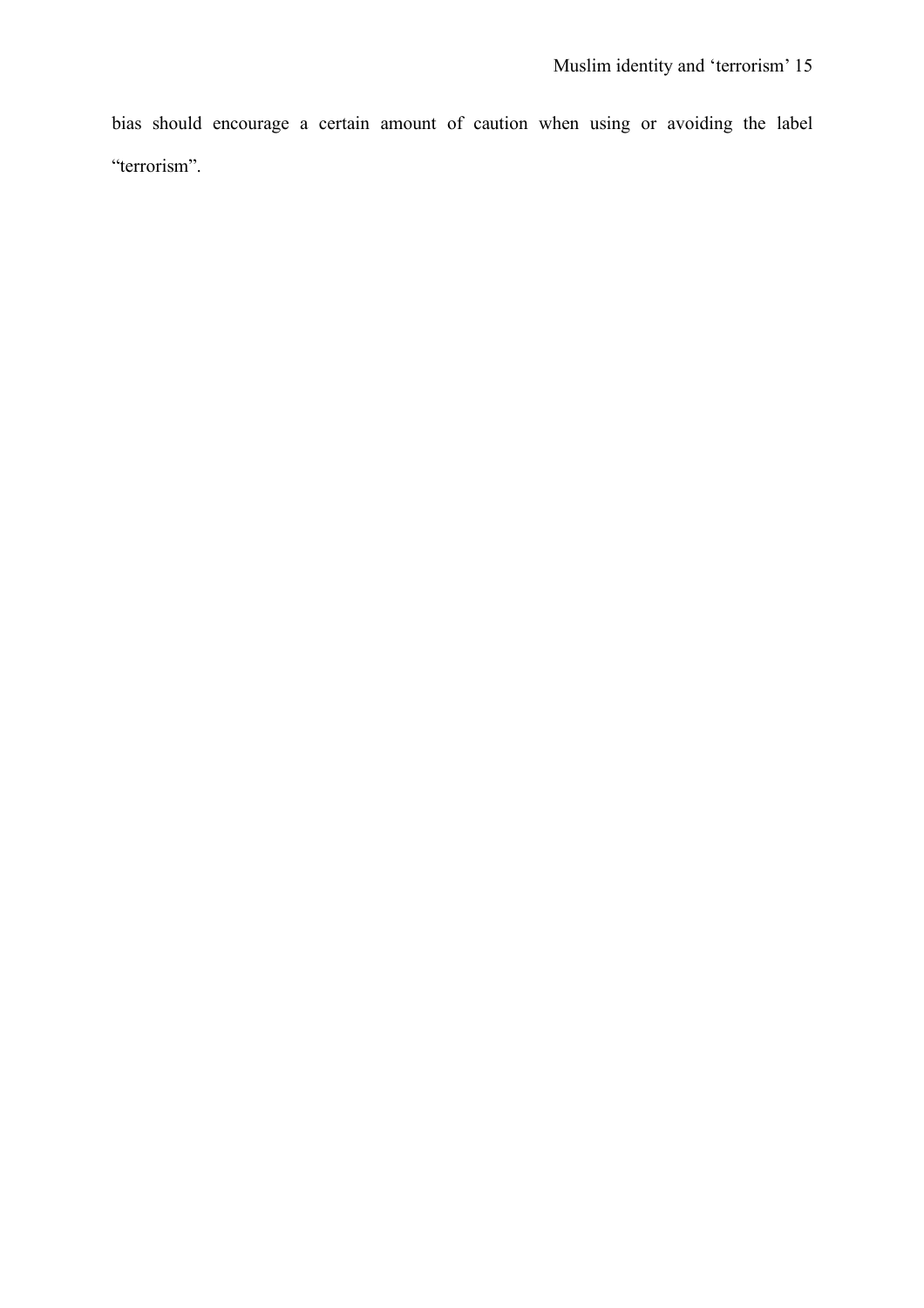# **Notes**

- 1. Ben Doherty *et al.,* "Sydney siege: how a day and night of terror unfolded at the Lindt cafe". *The Guardian*, at (http://www.theguardian.com/australianews/2014/dec/20/sydney-siege-timeline-how-a-day-and-night-of-terror-unfolded-atthe-lindt-cafe), 2014.
- 2. Luke Harding, "Charlie Hebdo timeline: how events have unfolded". *The Guardian*, at (http://www.theguardian.com/world/2015/jan/09/-sp-charlie-hebdo-timeline-events), 2015.
- 3. Kareem Shaheen, "Isis is systematically destroying Palmyra, top antiquities official says". *The Guardian*, at (http://www.theguardian.com/world/2015/sep/01/isis-issystematically-destroying-palmyra-top-antiquities-official-says), 2015.
- 4. Eleanor Steafel *et al.,* "Paris terror attack: Everything we know on Saturday afternoon". *The Telegraph*, at (http://www.telegraph.co.uk/news/worldnews/europe/france/11995246/Paris-shooting-What-we-know-so-far.html), 2015.
- 5. Christine Ogan, Lars Willnat, Rosemary Pennington, & Manaf Bashir, "The rise of anti-Muslim prejudice: Media and Islamophobia in Europe and the United States". *International Communication Gazette,* Vol. **76**, pp. 27–46, 2013.
- 6. Saiffuddin Ahmed, "Media portrayals of Muslims and Islam and their influence on adolescent attitude: an empirical study from india". *Journal of Arab & Muslim Media Research* Vol. **5**, pp. 279 – 306, 2012
- 7. David Paul, "Why Robert Lewis Dear Is Terrifying But Not a Terrorist". *The Huffington Post*, at (http://www.huffingtonpost.com/david-paul/robert-lewis-dear-isterr\_b\_8697202.html), 2015.
- 8. Craig Considine, "Why White Men Are 'Gunmen' and Muslim Men Are 'Terrorists'. " *The Huffington Post*, at (http://www.huffingtonpost.com/craig-considine/why-whitemen-are-gunmen- b 8704740.html), 2015.
- 9. "Kenya attack: 147 dead in Garissa University Assault". *BBC News*, at (http://www.bbc.co.uk/news/world-africa-32169080), 2015.
- 10. Peter Fischer, Tobias Greitemeyer, & Andreas Kastenmuller, "What do we think about Muslims? The validity of Westerners' implicit theories about the associations between Muslims' religiosity, religious identity, aggression potential, and attitudes toward terrorism". *Group Processes & Intergroup Relations,* Vol. **10**, pp. 373–382, 2007.
- 11. Enny Das, Brad J. Bushman, Marieke D. Bezemer, Peter Kerkhof, & Ivar E.Vermeulen, "How terrorism news reports increase prejudice against outgroups: A terror management account". *Journal of Experimental Social Psychology*,Vol. **45**, pp. 453–459, 2009.
- 12. Schmid, A. P. & Jongman, A. J. *Political terrorism: A new guide to actors, authors, concepts, data bases, theories, and literature,* Transactions Books, 1988.
- 13. Christopher Ingraham, "Shooting in Oregon: So far in 2015, we've had 274 days and 294 mass shootings". *The Washington Post*, at (https://www.washingtonpost.com/news/wonk/wp/2015/10/01/2015-274-days-294 mass-shootings-hundreds-dead/), 2015.
- 14. Rupert Brown, "Social Identity Theory: past achievements, current problems and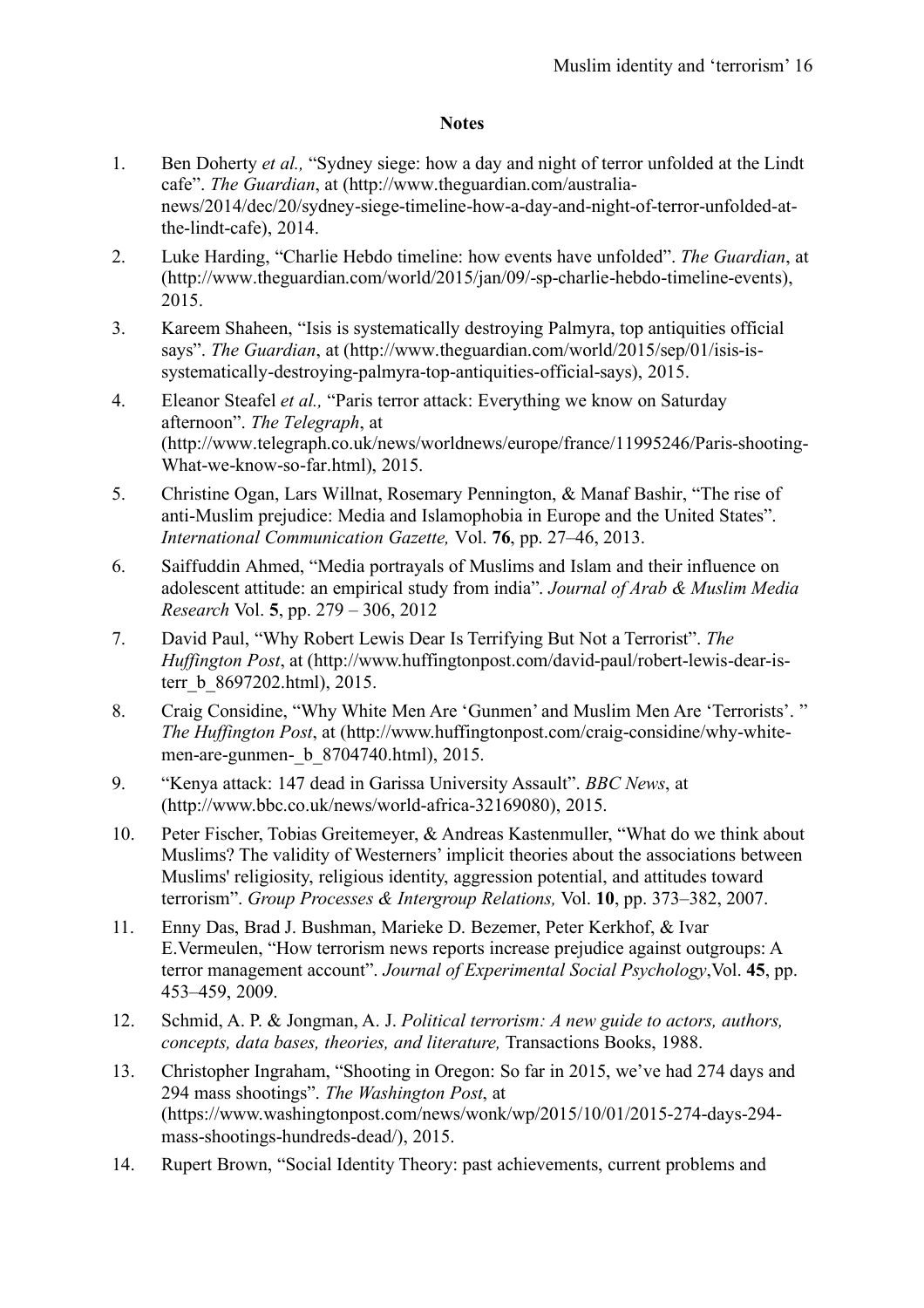future challenges". *European Journal of Social Psychology,* Vol. **30**, pp. 745 – 778, 2000.

- 15. Samuel R. Sommers, Phoebe C. Ellsworth, "Race in the courtroom: Perceptions of guilt and dispositional attributions". *Personality and Social Psychology,* Vol. **26**, pp. 1367 – 1379, 2000.
- 16. Maykel Verkuyten, "Ethnic in-group bias among minority and majority early adolescents: The perception of negative peer behaviour". *British Journal of Developmental Psychology,* Vol. **21**, pp. 543–564, 2003.
- 17. Glenn D. Reeder, John B. Pryor, Michael J. A. Wohl, & Micael L. Griswell, "On attributing negative motives to others who disagree with our opinions". *Personality & Social Psychology Bulletin,* Vol. **31**, pp. 1498–510, 2005.
- 18. Jacob Shamir, & Khalil Shikaki, "Self–serving perceptions of terrorism among Israelis and Palestinians". *Political Psychology,* Vol. **23**, pp. 537 – 557, 2002.
- 19. Gordon B.Moskowitz, Peter M. Gollwitzer, Wolfgang Wasel, & Bernd Schaal, "Preconscious control of stereotype activation through chronic egalitarian goals". *Journal of Personality and Social Psychology,* Vol. **77**, pp. 167–184, 1999.
- 20. Muniba Saleem, & Craig A. Anderson, "Arabs as terrorists: Effects of stereotypes within violent contexts on attitudes, perceptions, and affect". *Psychology of Violence,* Vol. **3**, pp. 84–99, 2013.
- 21. "Awol US soldier Naser Jason Abdo jailed for life". *BBC News*, at (http://www.bbc.co.uk/news/world-us-canada-19212962), 2012.
- 22. Andrew F. Hayes, "Beyond Baron and Kenny: Statistical mediation analysis in the new millennium". *Communication Monographs,* Vol. **76**, pp. 408–420, 2009.
- 23. "Norway Breivik Attacks, July 2011". *The New York Times*, at (http://archive.is/LGgk), 2011.
- 24. Joseph Henrich, Steven J. Heine, & Ara Norenzayan, "The weirdest people in the world?" *The Behavioral and Brain Sciences,* Vol. **33**, pp. 61–83, 2010.
- 25. David O. Sears, "College sophomores in the laboratory: Influences of a narrow data base on social psychology's view of human nature". *Journal of Personality and Social Psychology,* Vol. **51**, pp. 515–530, 1986.
- 26. Travis L. Dixon, Who is the victim here?: "The psychological effects of overrepresenting White victims and Black perpetrators on television news". *Journalism,* Vol. **9**, pp. 582–605, 2008.
- 27. Irene Blair, Jennifer E. Ma, & Alison P. Lenton, "Imagining stereotypes away: the moderation of implicit stereotypes through mental imagery". *Journal of Personality and Social Psychology,* Vol. **81**, pp. 828–41, 2001.
- 28. Lisa Legault, Isabelle Green-Demers, Protius Grant, & Joyce Chung, "On the selfregulation of implicit and explicit prejudice: a self -determination theory perspective". *Personality and Social Psychology Bulletin,* Vol. **33**, pp. 732–49, 2007.
- 29. John Sides, & Kimberly Gross. "Stereotypes of Muslims and support for the war on terror". *The Journal of Politics,* Vol. **75**, pp. 583–598, 2013.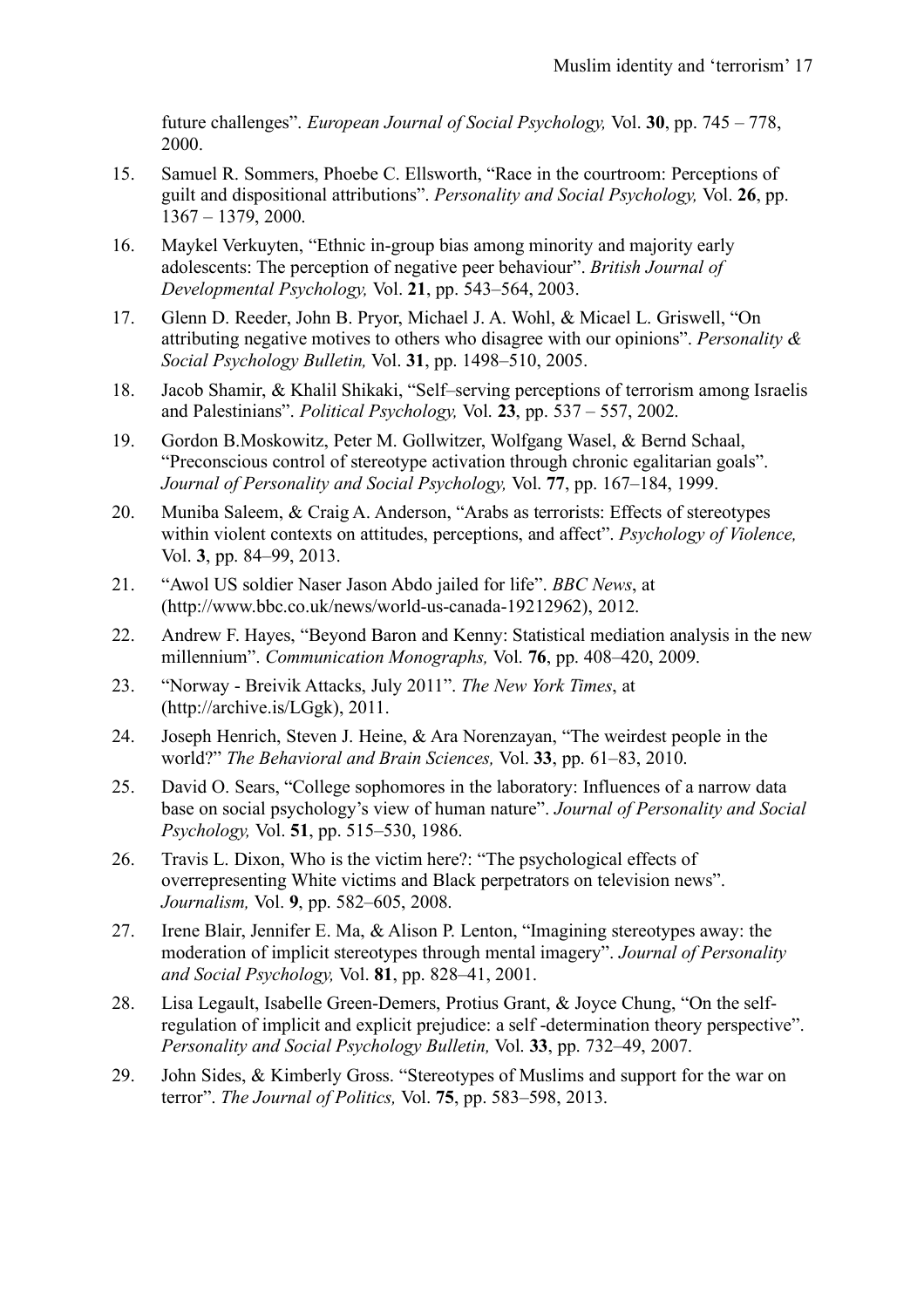*Table 1. Means and standard deviations of outcome variables according to condition in Experiment 1*

|                               | Muslim      | White non-Muslim |
|-------------------------------|-------------|------------------|
|                               | perpetrator | perpetrator      |
|                               | (original)  | (modified)       |
|                               |             |                  |
| Perception of behavior as     | 5.87(1.59)  | 3.80(1.86)       |
| terrorism                     |             |                  |
| Negative judgment of behavior | 5.24(1.12)  | 4.86(1.15)       |
|                               |             |                  |

Notes: Standard deviations shown in parentheses.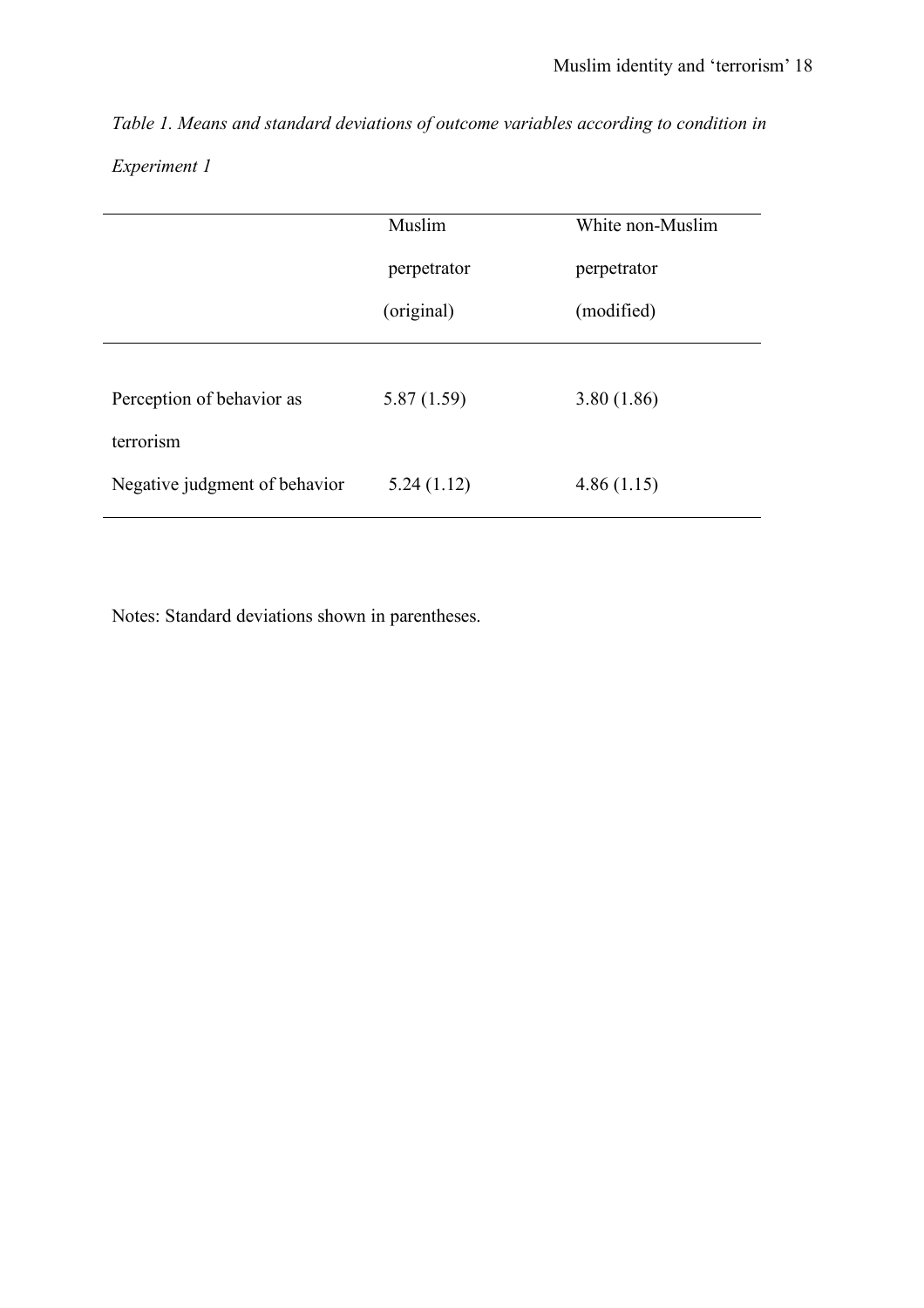|                                                       | (1)   |       |  |
|-------------------------------------------------------|-------|-------|--|
| 1. Perpetrator ethnicity ( $0 =$ White, $1 =$ Muslim) |       |       |  |
| 2. Perception that the behavior is 'terrorism'        | 52*** |       |  |
| 3. Negative assessment of the behavior                | -16   | 57*** |  |

*Table 2. Correlations between variables in Experiment 1*

Notes: (1) Pearson's *r* values shown. (2)  $* = p < .05$ ,  $** = p < .01$ ,  $*** = p < .001$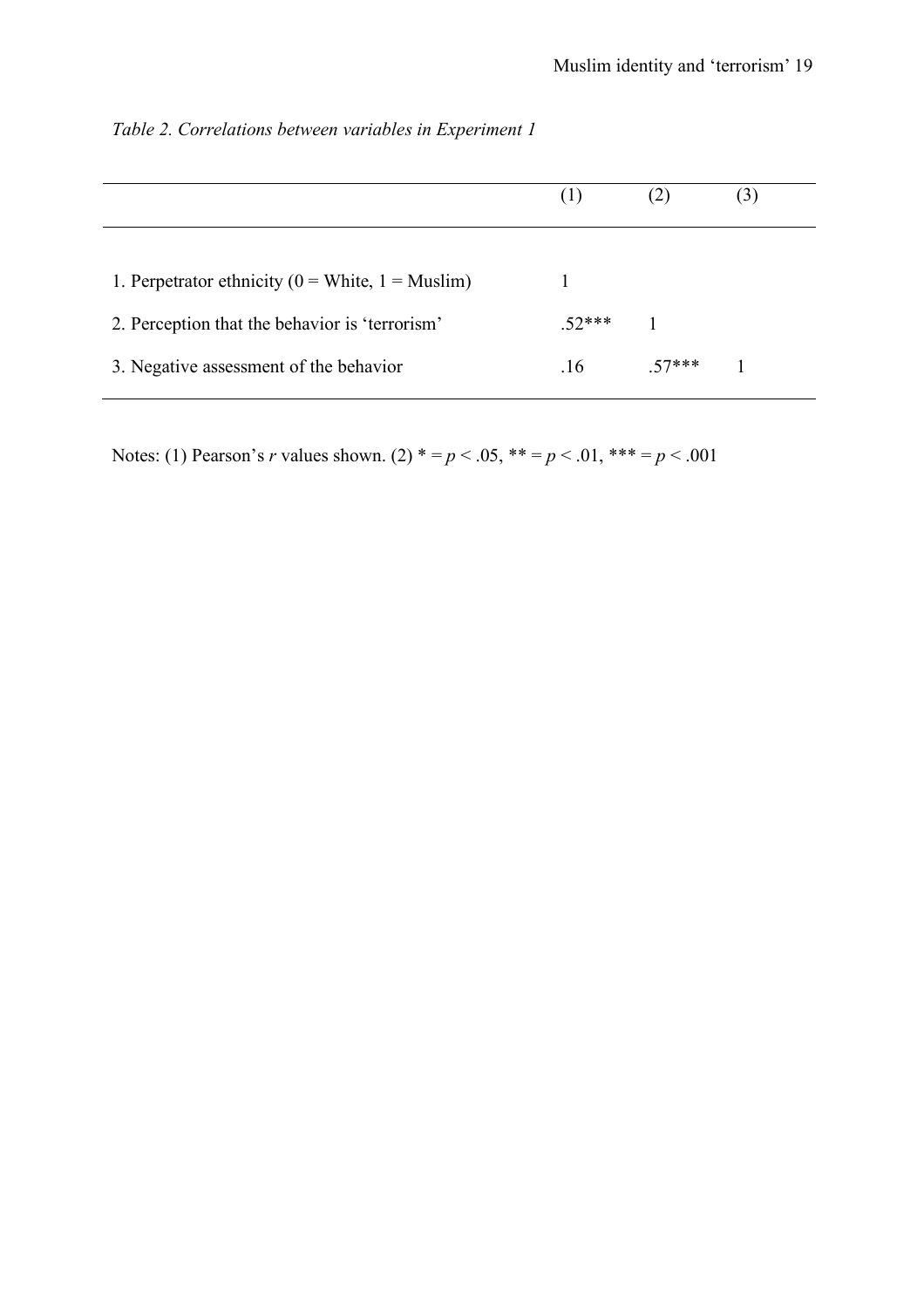*Table 3. Means and standard deviations of outcome variables according to condition in Experiment 2*

| Muslim      | White non-Muslim |
|-------------|------------------|
| perpetrator | perpetrator      |
| (modified)  | (original)       |
|             |                  |
| 5.87(1.55)  | 4.77(2.22)       |
|             |                  |
| 5.86(1.21)  | 5.03(1.68)       |
|             |                  |

Notes: Standard deviations shown in parentheses.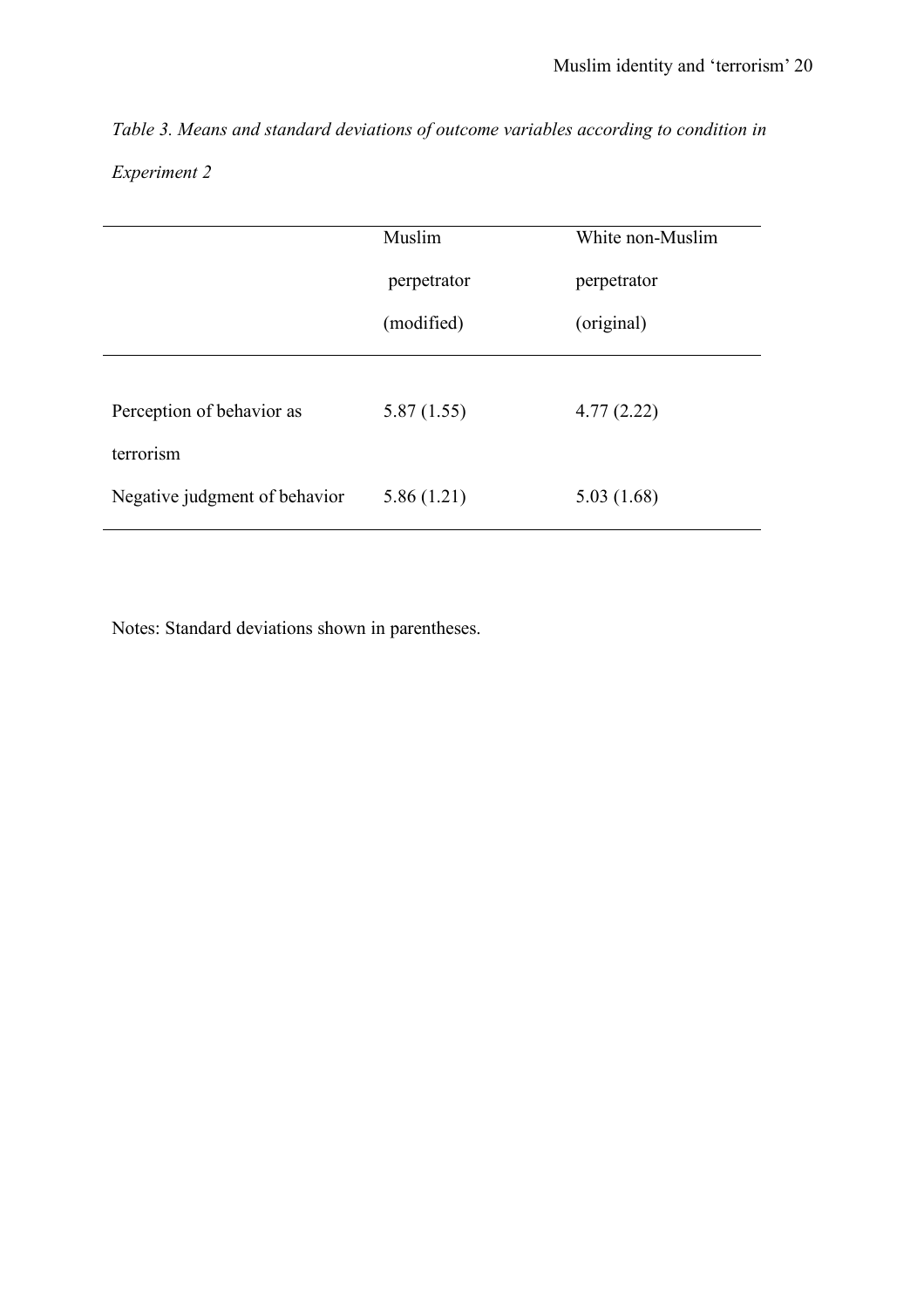|                                                       | (1)    |         | $\left(3\right)$ |
|-------------------------------------------------------|--------|---------|------------------|
|                                                       |        |         |                  |
| 1. Perpetrator ethnicity ( $0 =$ White, $1 =$ Muslim) |        |         |                  |
| 2. Perception that the behavior is 'terrorism'        | $.28*$ |         |                  |
| 3. Negative assessment of the behavior                | $27*$  | $80***$ |                  |
|                                                       |        |         |                  |

| Table 4. Correlations between variables in Experiment 2 |  |
|---------------------------------------------------------|--|
|---------------------------------------------------------|--|

Notes: (1) Pearson's *r* values shown. (2)  $* = p < .05$ ,  $** = p < .01$ ,  $*** = p < .001$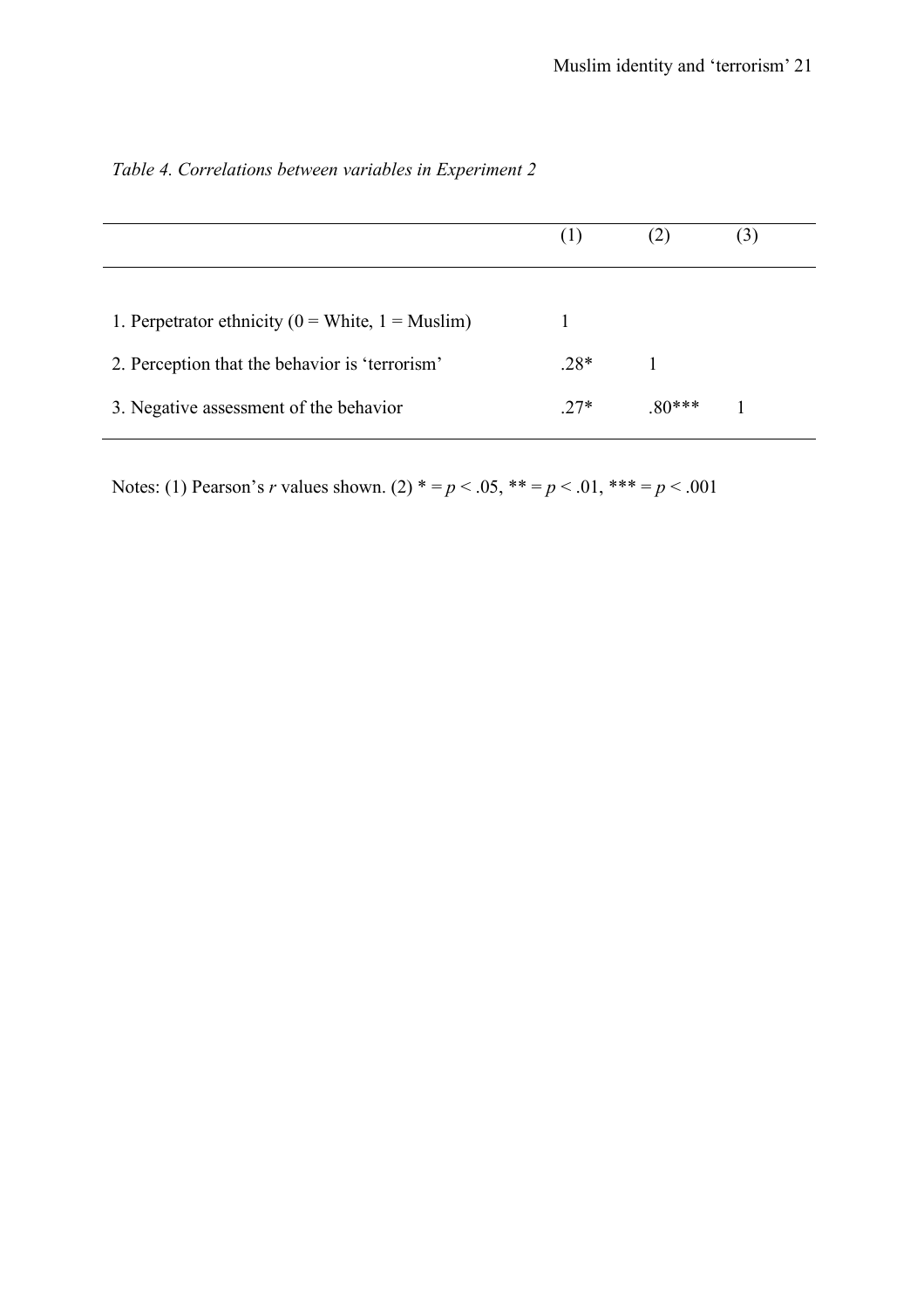*Figure 1. Mediation model showing the effect of perpetrators' Muslim identity on participants' negative judgment of behaviors, mediated by perceptions of the behavior as terrorism (Experiment 1).*



Note: \* *p*<.05, \*\* *p* <.01, \*\*\* *p* <.001